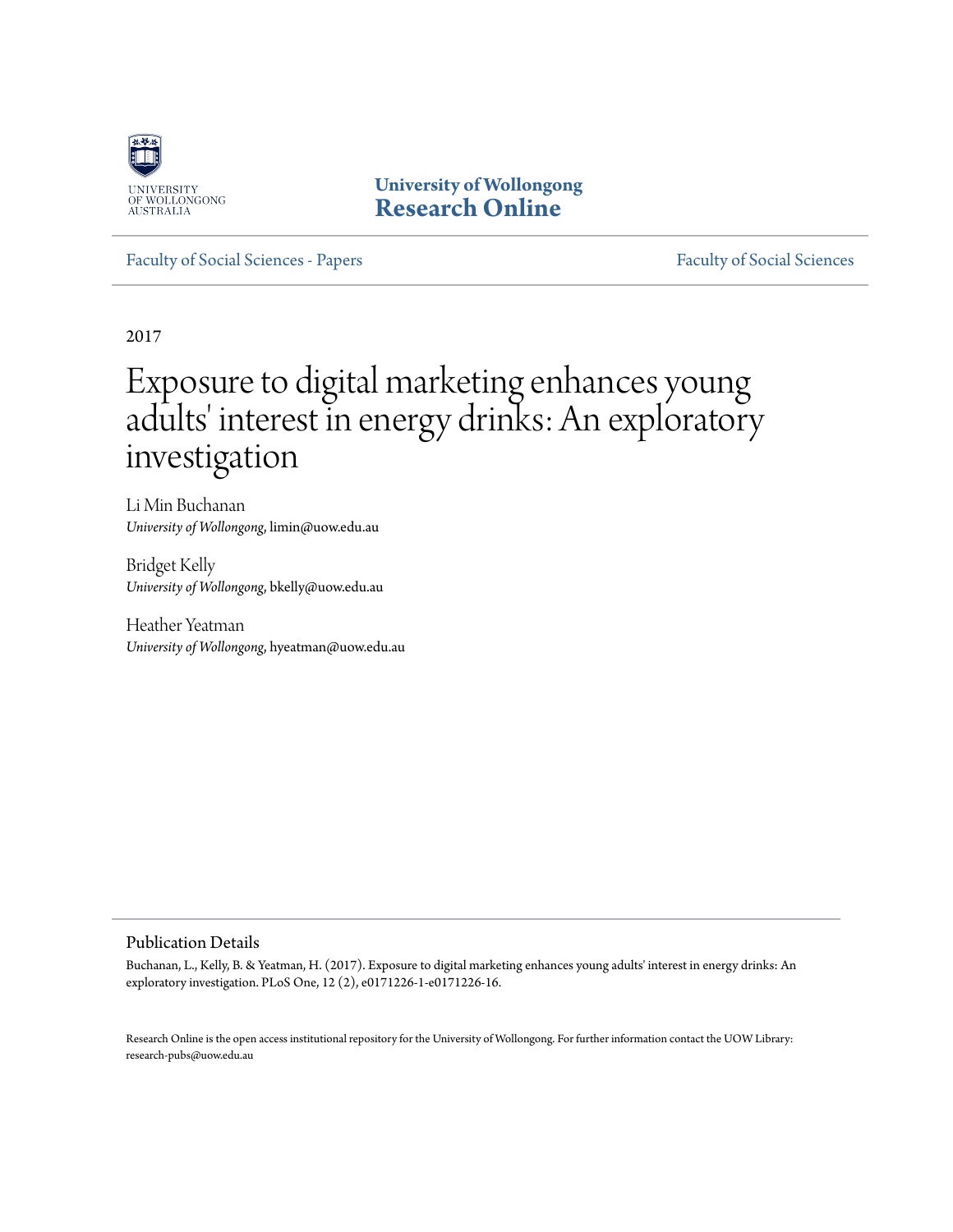# Exposure to digital marketing enhances young adults' interest in energy drinks: An exploratory investigation

#### **Abstract**

Young adults experience faster weight gain and consume more unhealthy food than any other age groups. The impact of online food marketing on "digital native" young adults is unclear. This study examined the effects of online marketing on young adults' consumption behaviours, using energy drinks as a case example. The elaboration likelihood model of persuasion was used as the theoretical basis. A pre-test post-test experimental research design was adopted using mixed-methods. Participants (aged 18-24) were randomly assigned to control or experimental groups ( $N = 30$  each). Experimental group participants' attitudes towards and intended purchase and consumption of energy drinks were examined via surveys and semi-structured interviews after their exposure to two popular energy drink brands' websites and social media sites (exposure time 8 minutes). Exposure to digital marketing contents of energy drinks improved the experimental group participants' attitudes towards and purchase and consumption intention of energy drinks. This study indicates the influential power of unhealthy online marketing on cognitively mature young adults. This study draws public health attentions to young adults, who to date have been less of a focus of researchers but are influenced by online food advertising.

#### **Keywords**

marketing, enhances, exposure, young, investigation, adults', interest, energy, drinks:, exploratory, digital

#### **Disciplines**

Education | Social and Behavioral Sciences

#### **Publication Details**

Buchanan, L., Kelly, B. & Yeatman, H. (2017). Exposure to digital marketing enhances young adults' interest in energy drinks: An exploratory investigation. PLoS One, 12 (2), e0171226-1-e0171226-16.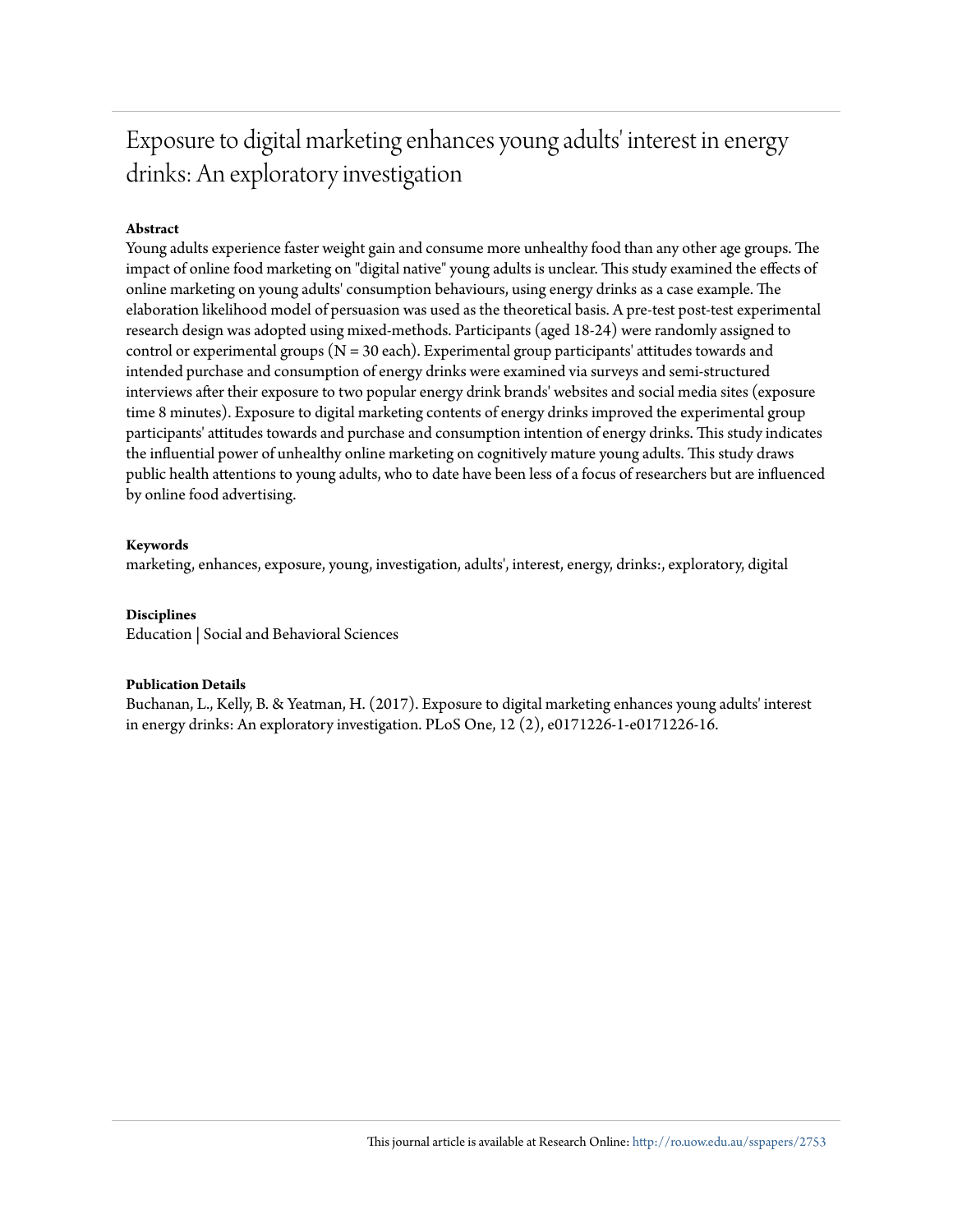

# **OPEN ACCESS**

**Citation:** Buchanan L, Kelly B, Yeatman H (2017) Exposure to digital marketing enhances young adults' interest in energy drinks: An exploratory investigation. PLoS ONE 12(2): e0171226. doi:10.1371/journal.pone.0171226

**Editor:** Jean Adams, University of Cambridge, UNITED KINGDOM

**Received:** September 15, 2016

**Accepted:** January 17, 2017

**Published:** February 2, 2017

**Copyright:** © 2017 Buchanan et al. This is an open access article distributed under the terms of the Creative Commons [Attribution](http://creativecommons.org/licenses/by/4.0/) License, which permits unrestricted use, distribution, and reproduction in any medium, provided the original author and source are credited.

**Data Availability Statement:** All relevant data are within the paper and its Supporting Information files.

**Funding:** This work was supported in part by the Higher Degree Research (HDR) funding from the School of Health and Society, Faculty of Social Sciences, University of Wollongong.

**Competing Interests:** The authors have declared that no competing interests exist.

<span id="page-2-0"></span>RESEARCH ARTICLE

# Exposure to digital marketing enhances young adults' interest in energy drinks: An exploratory investigation

#### **Limin Buchanan\*, Bridget Kelly, Heather Yeatman**

Early Start Research Institute, School of Health and Society, Faculty of Social Sciences, University of Wollongong, Wollongong, New South Wales, Australia

\* limin@uow.edu.au

# **Abstract**

Young adults experience faster weight gain and consume more unhealthy food than any other age groups. The impact of online food marketing on "digital native" young adults is unclear. This study examined the effects of online marketing on young adults' consumption behaviours, using energy drinks as a case example. The elaboration likelihood model of persuasion was used as the theoretical basis. A pre-test post-test experimental research design was adopted using mixed-methods. Participants (aged 18–24) were randomly assigned to control or experimental groups  $(N = 30$  each). Experimental group participants' attitudes towards and intended purchase and consumption of energy drinks were examined via surveys and semi-structured interviews after their exposure to two popular energy drink brands' websites and social media sites (exposure time 8 minutes). Exposure to digital marketing contents of energy drinks improved the experimental group participants' attitudes towards and purchase and consumption intention of energy drinks. This study indicates the influential power of unhealthy online marketing on cognitively mature young adults. This study draws public health attentions to young adults, who to date have been less of a focus of researchers but are influenced by online food advertising.

# **Introduction**

Young adults are experiencing rapid weight gain  $[1-2]$  and are at greater risks of developing weight-related non-communicable diseases over time. Data from the Australian National Health Survey 2014–15 indicated that approximately 39% young adults aged 18–24 years were overweight or obese [\[3\]](#page-15-0) and this age group consumed more unhealthy food and beverages than any other age groups [[4\]](#page-15-0). Despite the growing health issues among this age group, research about influences on young adults' consumption behaviours is scarce.

This study defined "young adults" as those aged 18 to 24 years, consistent with Australian National Health Survey 2014–15 classification and also previous publications on young Australians' health-related behaviours  $[5-7]$ . The years from 18 to 24 years mark a distinct life stage. Some have defined this stage as "emerging adulthood", a transitional stage between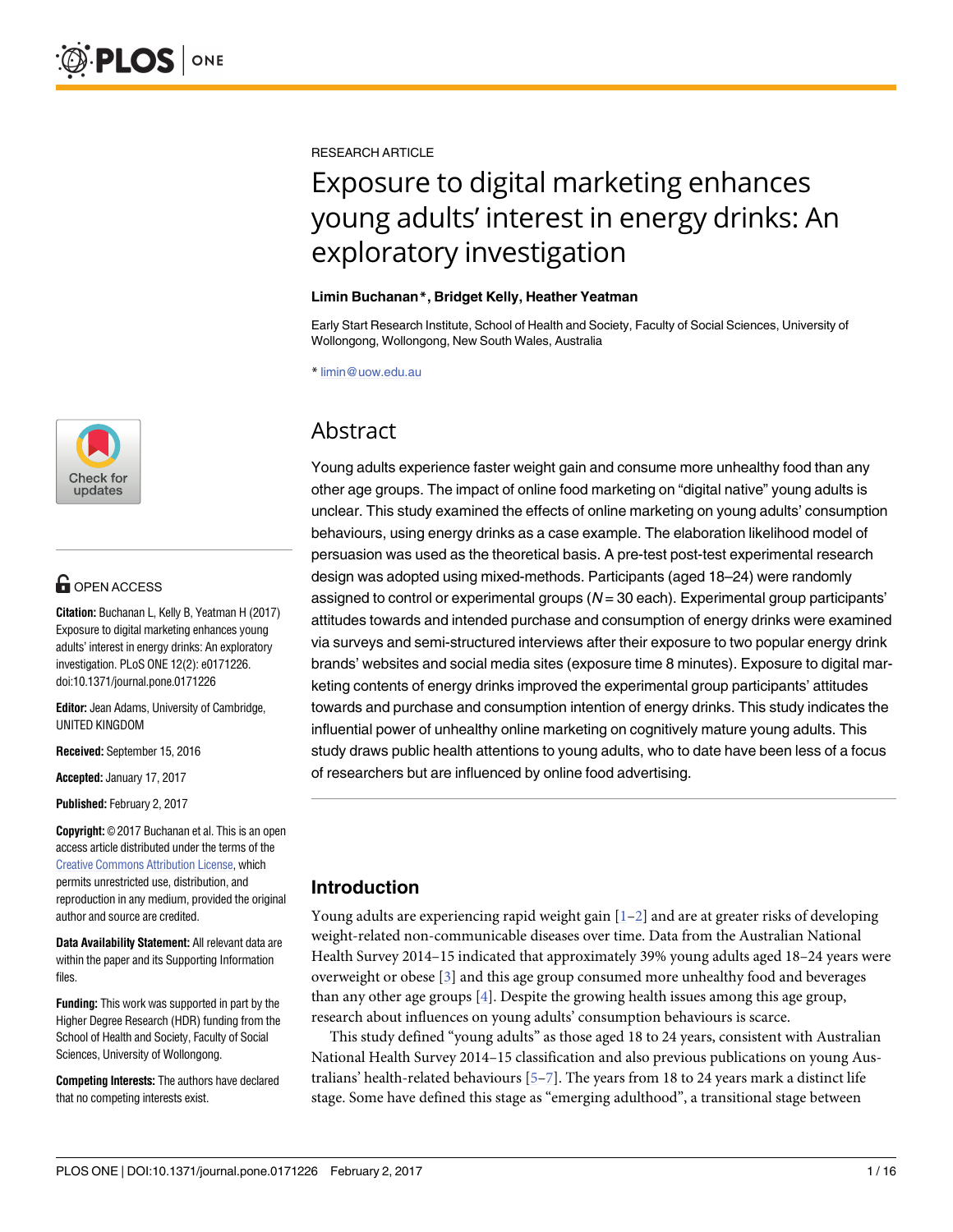<span id="page-3-0"></span>adolescence and full adult status [\[8\]](#page-15-0). Legally, they are adults, but they are still on the learning stage of becoming adults where many experience transitions from high school to work or college, from the parental home to their own accommodation, from passive meal recipients to first time food purchasers and preparers  $[9, 10]$  $[9, 10]$  $[9, 10]$ . The fact that this age group may face new challenges in life such as food purchase and preparation, but legally no one holds responsibilities over them, may open up new marketing opportunities for food and beverage industry. As indicated by Freeman et al. [[10](#page-15-0)], the food industry may shift their promotional target from children to young adults in response to the increasing scrutiny over children's unhealthy food marketing exposures.

Unhealthy food and beverage marketing towards young adults through the digital media is of particular relevance. This form of marketing is less scrutinised than the traditional marketing on television or in newspapers  $[11]$  but is pervasive for young adults who have grown up surrounded by digital technologies and have a strong online presence [[12](#page-15-0)]. The more engaging and invasive forms of advertising on digital platforms, such as through social media sites and advergames, have been linked to unhealthy food consumption among children [[13](#page-15-0)–[14](#page-15-0)]. Such online advertising may also be appealing to young adults. It is unknown how the persuasive messages of online food marketing influence young adults, as it is often assumed they have developed cognitive capabilities to critically interpret the persuasive intent of marketers [\[15\]](#page-15-0).

Unhealthy products that are particularly relevant to digital food marketing and young adults are energy drinks. Energy drinks are a new beverage category, defined as *"a non-alcoholic caffeine containing beverage typically consumed to provide an energy boost or for mental alertness"* [[16](#page-15-0)]. Common examples of these drinks in the Australian market include Red Bull, Mother, V, Monster and Rockstar. Energy drinks were selected as a case example in this study due to a number of reasons. Firstly, consumption of energy drink is a public health concern. These drinks contain high amounts of caffeine and stimulants such as guarana, ginseng, and B groups vitamins, with varying amounts of sugar and protein, which can be linked to weight gain and a range of adverse health events such as headache and irritation [[17–19\]](#page-16-0). A recent review conducted by Visram and colleagues [[20](#page-16-0)] further suggested that the consumption of energy drinks are associated with risky behaviours, including sensation-seeking and selfdestructive behaviours. Secondly, these drinks are marketed to improve alertness, concentration, and stamina [\[21\]](#page-16-0) and may therefore be especially popular among young people, students and party-goers. Thirdly, energy drink brands predominantly utilise digital media for promotional purposes, for example, website, online games and social media platforms such as Facebook, Twitter, and YouTube [[22](#page-16-0)]. Lastly, marketing of energy drinks is not strictly regulated in Australia. Energy drinks are regulated under the Food Standard Australia New Zealand (FSANZ) code in relation to product composition and labelling [\[23\]](#page-16-0). The advertising and marketing code established by the Australian Association of National Advertiser (AANA) does not cover marketing activities on digital platforms [[24](#page-16-0)].

The mechanisms of the influences of digital marketing on food-related behaviours are not well understood. Marketing literature exploring tobacco, alcohol, and fast food products adopted the notion of marketing receptivity to understand consumers' responses to marketing contents [[25–27\]](#page-16-0). This approach suggested that consumers' responses progress through several stages before any behaviour change. Responses range from low receptivity (exposure to marketing contents), to medium receptivity (attend to and understand the marketing contents), and then high receptivity (development of a cognitive or affective response to the marketed products or brands) [\[25–27](#page-16-0)]. Evidence of consumers' receptivity to the marketing contents includes indications of positive cognitive or affective responses to the marketing contents or communications [\[25\]](#page-16-0), such as a change in attitude towards the marketed product or brand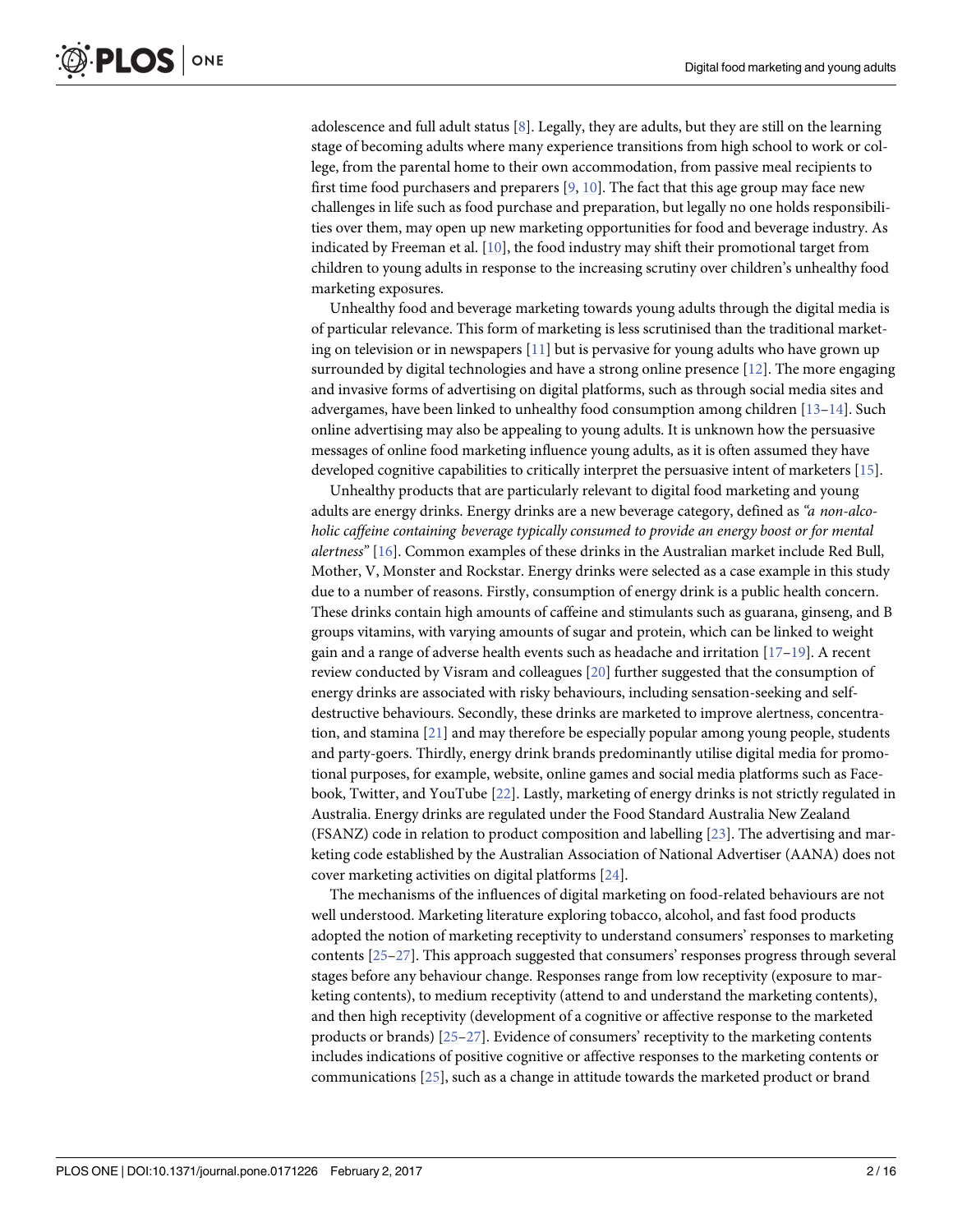<span id="page-4-0"></span>[\[28\]](#page-16-0). Attitude changes have been recognised by numerous psychological theories as one of the intermediate mental effects of marketing exposure [[28](#page-16-0), [29](#page-16-0)].

The present study applied the concept of marketing receptivity to explore the possible causal pathway where exposure to digital food marketing may prompt a mental response (attitude change) as well as intermediate cued purchase and consumption intentions of the marketed brands and products. We hypothesised that exposure to digital marketing of energy drinks would enhance young adults' attitudes towards, and intended purchase and consumption of, these drinks. Findings from our study indicated that digital food marketing has impacts on young adults' attitude towards and their intended purchase and consumption of energy drinks.

### **Materials and methods**

This study adopted a pre-test post-test control group experimental model. A mixed-methods design was employed utilising a quantitative survey technique complemented by qualitative semi-structured interviews. All materials and procedures were approved by the University of Wollongong Human Research Ethics Committee (HE15-280). Participant Information Sheets were provided to the participants and their written consents were obtained before their participation in the study.

### Participants

Young adults aged 18 to 24 years were recruited in the Illawarra region of New South Wales, Australia, between July 2015 and March 2016. Recruitment included promoting the study through handing out flyers in university lectures and community colleges, at bus-stops, community centres, local sports clubs and a local theme park; posts and tweets on social media sites; and snowball sampling. The study was promoted as a study about Internet usage and food consumption. The advertisement did not make it explicit that it would be asking questions about energy drinks marketing in order to recruit both energy drinks users and nonusers. Any young adults aged 18 to 24 years and knew how to use the Internet met the inclusion criteria. Individuals who were interested to participate in the study contacted the lead author via email or phone. Times and venues (all public spaces) were then arranged for the study at participants' convenience. Participants were randomly assigned to either the control or experimental group. Randomisation was performed after the study sessions were booked; the lead author randomly picked out sealed envelopes that contained control or experimental surveys. Participants who completed the study were entered into a lucky draw of iTunes and Coles (major supermarket) vouchers of different values (\$10-\$50) as recognition for their time.

#### **Materials**

**Exposure experiment.** The selected exposure materials to examine the impact of digital marketing on the participants in the experimental group were the websites and social media sites of two popular energy drinks brands: *Red Bull* and *V Energy*. These two brands were selected due to their popularity [[30](#page-16-0)] and their distinctive marketing appeal strategies, as revealed in a previous content analysis of a range of energy drinks' websites and social media sites [[31](#page-16-0)]; *Red Bull* positions their brand as a high budget, sophisticated energy drink product by sponsoring high risk, expensive sports such as Formula 1 car racing, while *V Energy* used sophomoric humour such as superheroes to attract audiences. Control group participants were exposed to the websites and social media sites of two nut bars brands; *Carman's* and *Go Natural*. An online search of beverage products for the healthy comparison was conducted but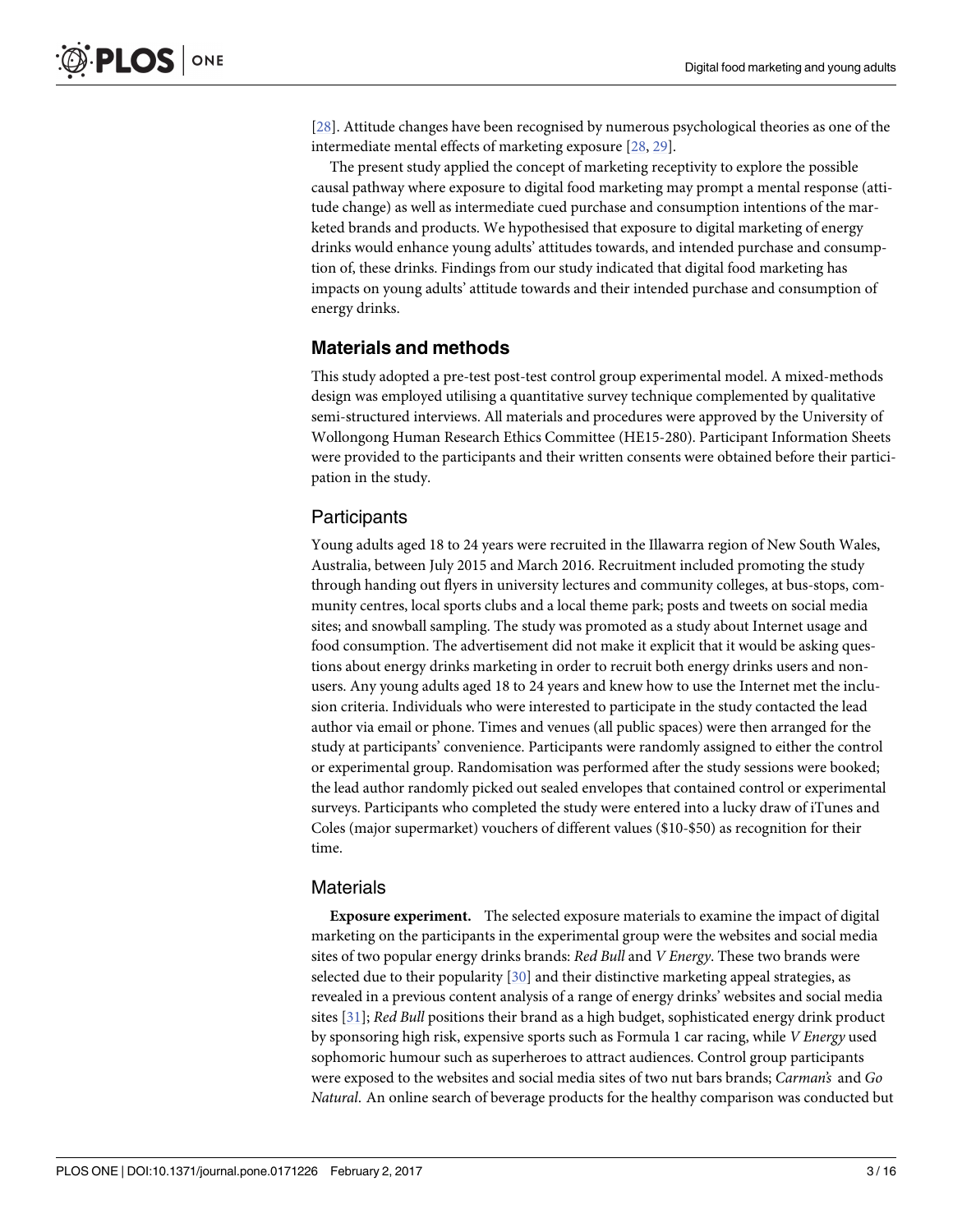<span id="page-5-0"></span>beverage options such as soft drinks, sports drinks and water products do not use online brand images promotion. The two nut bar brands were selected as they were relatively healthy food products in comparison to energy drinks and their use of positive brand images as marketing strategies was similar to the selected energy drink brands. All of the selected sites were publicly accessible. The researcher audited the sites every fortnight to ensure the exposed materials were consistent across the period between the first participant, who completed in July 2015, and the final participant, who completed in March 2016.

**Pre- and post-test surveys.** Experimental and control group participants self-completed the paper-based surveys at pre- (S1 [Fig](#page-14-0)) and post-test [\(S2](#page-14-0) and [S3](#page-14-0) Figs). Participants' attitudes towards, and purchase intention of, the two test energy drinks brands and energy drinks products in general were measured at both time points. Nut bars, soft drinks and muesli bars brands were included in the surveys as distractors. Participants' attitudes towards the energy drinks were measured by the mean of five 7-point semantic-differential scales; "bad/good", "unfavourable/favourable", "unappealing/appealing", "likeable/unlikeable", "pleasant/unpleasant". This scale had previously been used by other studies to measure brand attitudes [[32–33\]](#page-16-0) and was derived from Batra and Stayman [\[34\]](#page-16-0). The internal consistency of these measures was (Cronbach Alpha Analysis)  $\alpha$  = 0.941. Participants' purchase intentions of energy drinks were measured by the widely used 5-point intention scale [\[35\]](#page-16-0), ranging from "definitely will not purchase" to "definitely will purchase". Demographic and Internet usage questions were also included in the pre-test survey.

**Post-test semi-structured interview.** The post-test quantitative survey was supplemented by a semi-structured interview [\(S4](#page-14-0) and [S5](#page-14-0) Figs). The audio-recorded interviews were conducted by the lead author, who also wrote field notes during the interviews. Research into young adults' beliefs and attitudes towards digital marketing of food and beverage products is scarce and hence the interview was used to provide insights into participants' thoughts and feelings about the exposed materials, brands and energy drinks products in general. The interview questions were categorised into two main sections: (i) perceptions of brands, where participants' were asked their views of the test energy drink brands, as well as the exposed websites and social media sites, and (ii) perception of energy drinks, where participants were asked about their own experiences and thoughts of energy drinks products and the consumption of these drinks among young people. Questions about nut bar products were included for the control group participants.

#### **Procedures**

Participants took approximately 30 minutes to complete the study: pre-test survey (approximately 10 minutes), exposure experiment (fixed length- 8 minutes; 4 minutes on each brand), and post-test survey and semi-structured interview (approximately 10-15minutes). Participants filled in the pre-test survey before they were asked to browse the two selected energy drinks brands' websites and social media sites (nut bar brands for control group). Participants were told to browse the sites freely using a laptop; they were allowed to browse whatever contents on the sites they chose, e.g. photos, videos, company information, advergames, recipes, as long as they stayed within the same website. After browsing the online materials, participants were asked to fill in the post-test survey and to participate in the interview. To measure participants' food and beverage products preferences, participants were asked to select one food or drink item from a range of food and beverage products photos displayed on a poster before and after the experiment. To mimic a real-life 'unsupervised' web browsing scenario, the study was conducted at community settings (e.g., meeting rooms, cafes and parks) and participants were not 'supervised' during the study. Participants in the experimental group were given a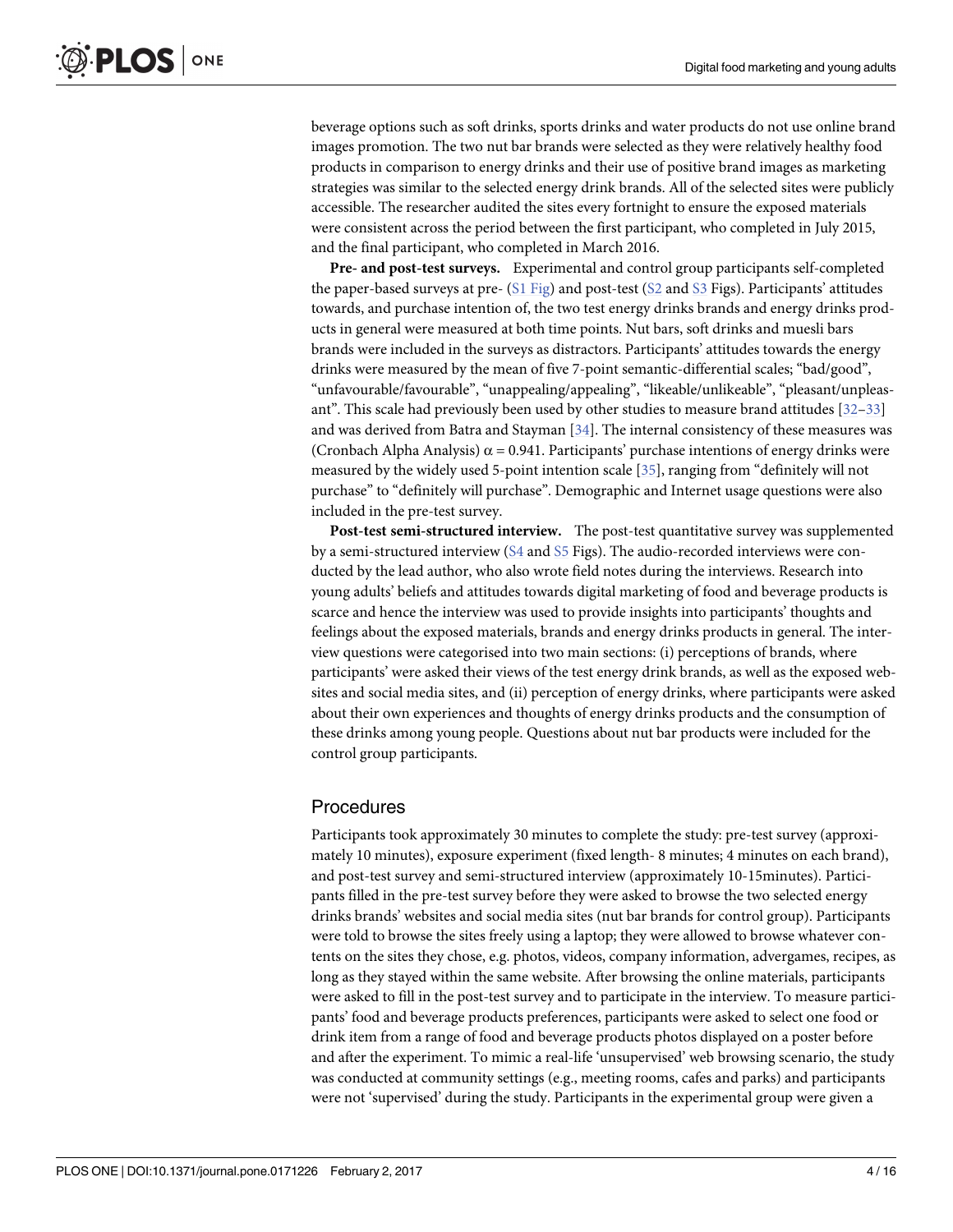<span id="page-6-0"></span>Fact Sheet about the negative impacts of energy drinks consumption [\[36\]](#page-16-0) after the completion of the study.

#### Statistical analysis

**Quantitative data analysis.** A pilot study  $(N = 16)$  was conducted to pre-test the research instruments and to calculate the required sample size using G-Power statistical analysis soft-ware [[37](#page-16-0)]. The input parameters entered into the software were effect size = .8,  $\alpha$  = .05, and between-groups comparison effect size of attitude change towards energy drinks observed in the pilot study ( $d = .52$ ). A total sample size of 60, 30 each in two groups, was needed to obtain statistical power of .92 level [[38](#page-16-0)].

Statistical analysis was undertaken using the Statistical Package for Social Sciences (SPSS) for Windows, version 21. The internal consistency of the previously standardised attitude scale was examined by Cronbach Alpha Analysis. Based on data distribution, Independent sample ttests or Mann-Whitney U tests were utilised to determine the changes in attitudes towards, and purchase intention of, energy drinks. Fisher-exact test was used to examine the changes in intended consumption of energy drinks before and after the experiment. *P* values of *<* 0.05 were considered statistically significant.

**Qualitative data analysis.** Qualitative data were analysed based on the field notes taken by the lead author during the interviews. The audio-recordings were used to check the completeness of written field notes as soon as the interviews were completed and while the reflections remained fresh [[39](#page-16-0)]. The primary purpose of the semi-structured interview was to identify key factors which had led to the changes in attitudes measured after the experiment and verbatim transcription of the audio data was not undertaken. The benefits of using written field notes during the interview have been demonstrated by several researchers [[39](#page-16-0)–[40](#page-16-0)]; not only that it may improve the efficiency, it may also ease the difficulties of data coding. Content analysis [[41](#page-16-0)] was then conducted to elicit common themes arising from the participants' responses about their perceptions of the energy drinks brands as well as the exposed online materials. Content analysis involved: (i) open coding where the written notes were read through several times and (ii) grouping and categorisation where the headings were assigned to related contents before they were grouped into higher order categories [\[41\]](#page-16-0). The co-author who was not involved in the data collection reviewed the established themes and the respective responses. The established themes were categorised based on the elaboration likelihood model (ELM) of persuasion as discussed below.

#### Theoretical framework

The elaboration likelihood model (ELM) of persuasion as proposed by Cacioppo and Petty [\[42\]](#page-17-0) has particular relevance to the examination of food marketing impacts. Various studies have used ELM to understand the influences of product advertising  $[43-45]$  $[43-45]$  $[43-45]$  $[43-45]$  $[43-45]$ . ELM is a framework that describes the thinking processes that might occur when an individual is exposed to persuasive communication. ELM highlights dual routes of information processing, central and peripheral, that may lead to changes in an individual's attitudes and behaviours [[44–45\]](#page-17-0). In the central route, an individual engages in high level information processing, that is, he/she carefully thinks about the persuasive message. An example of a central cue is the nutrition claims of a food product. In contrast, a peripheral route involves low level of information processing. An individual processes the message without much cognitive effort. A common peripheral cue used by advertisers is emotional appeals, such as fun and happiness [[45](#page-17-0)]. The more pertinent element of ELM in this study was anticipated to be the peripheral route, as previous analyses of the digital marketing contents of energy drinks brands [[31](#page-16-0)] have found that the energy drinks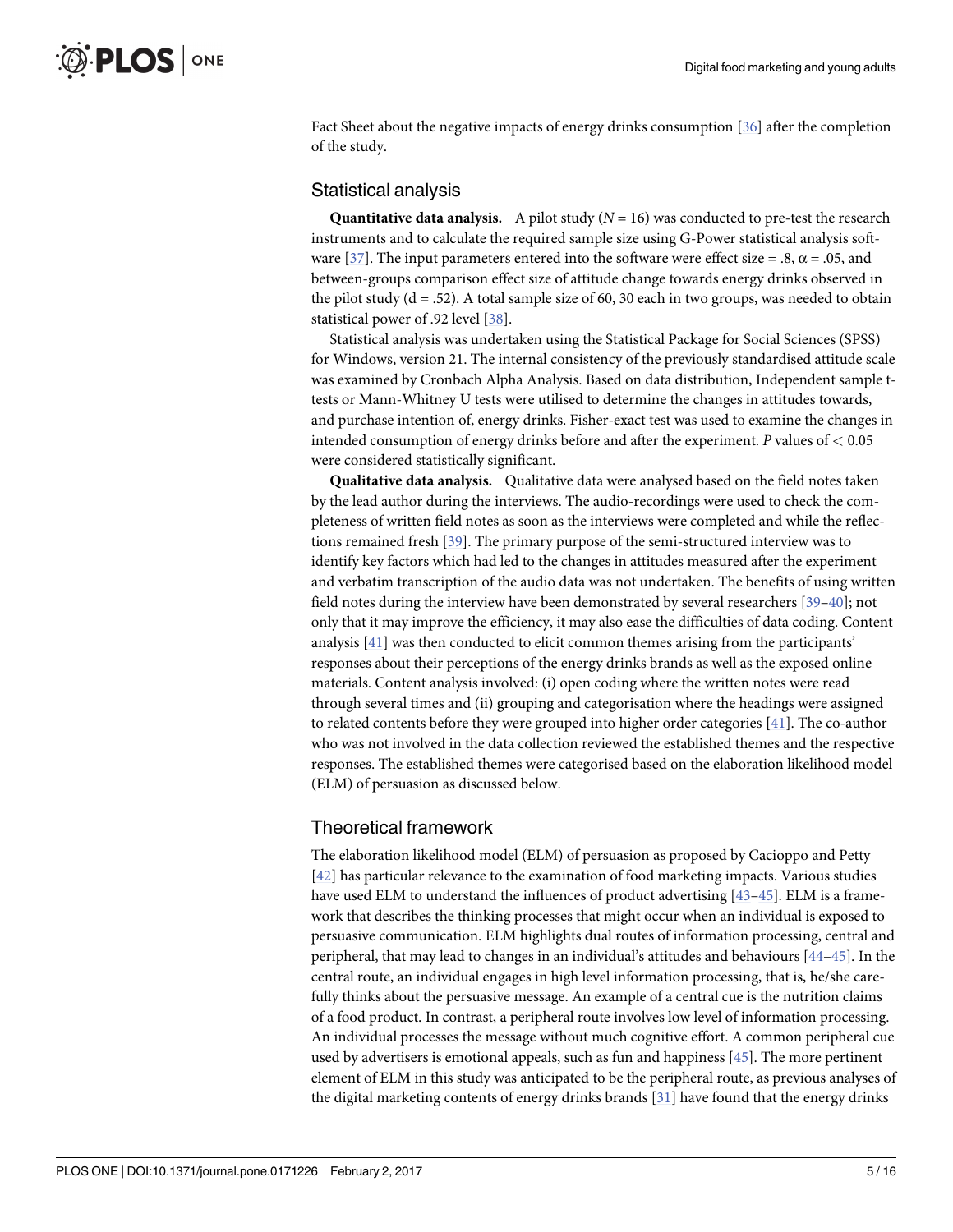#### **Table 1. Characteristics of study participants at pre-test.**

| <b>Characteristics</b>                        | Experimental $(N = 30)$ | Control $(N = 30)$ | P value | Total $(N = 60)$ |
|-----------------------------------------------|-------------------------|--------------------|---------|------------------|
| Gender <sup>a</sup>                           |                         |                    | .194    |                  |
| Male                                          | 16                      | 11                 |         | 27               |
| Female                                        | 14                      | 19                 |         | 33               |
| Age b, Mean yr                                | 20                      | 20                 | .892    | 20               |
| Education level <sup>c</sup>                  |                         |                    | .643    |                  |
| High school or equivalent                     | 3                       | 4                  |         | 7                |
| TAFE qualification or equivalent              | 3                       | 5                  |         | 8                |
| Bachelor's degree                             | 21                      | 17                 |         | 38               |
| Postgraduate qualification                    | 3                       | 4                  |         | $\overline{7}$   |
| Internet usage <sup>c</sup>                   |                         |                    | .068    |                  |
| Several times a week                          | $\overline{c}$          | 1                  |         | 3                |
| Every day                                     | 13                      | 7                  |         | 20               |
| Several times a day                           | 15                      | 22                 |         | 37               |
| Usual Internet activity <sup>c</sup>          |                         |                    |         |                  |
| Emails                                        | 28                      | 26                 | .977    | 54               |
| Online games                                  | 9                       | 10                 | .783    | 19               |
| Facebook                                      | 28                      | 28                 | 1.000   | 56               |
| YouTube                                       | 23                      | 24                 | .756    | 47               |
| Twitter                                       | 6                       | 4                  | .492    | 10               |
| Online shopping                               | 16                      | 17                 | .442    | 29               |
| <b>News</b>                                   | 15                      | 17                 | .608    | 22               |
| Attitude <sup>b</sup> Mean <sup>+</sup> SD    |                         |                    |         |                  |
| <b>Red Bull</b>                               | $-0.5\pm1.4$            | $-0.5 \pm 1.7$     | .947    | $-0.5 \pm 1.5$   |
| V Energy                                      | $-0.5 \pm 1.4$          | $-0.8 \pm 1.4$     | .402    | $-0.7 \pm 1.4$   |
| Energy drink products (general)               | $-0.4 \pm 1.5$          | $-0.5 \pm 1.8$     | .824    | $-0.5 \pm 1.6$   |
| Purchase Intention <sup>c</sup> Median (mode) |                         |                    |         |                  |
| <b>Red Bull</b>                               | $-1.0(-2.0)$            | $-1.0(-2.0)$       | .588    | $-1.0(-2.0)$     |
| V Energy                                      | $-1.0(-2.0)$            | $-1.5(-2.0)$       | .753    | $-1.0(-2.0)$     |
| Energy drink products (general)               | $-1.0(-2.0)$            | $-1.0(-2.0)$       | .545    | $-1.0(-2.0)$     |

<sup>a</sup>Pearson Chi-square test

<sup>b</sup>Independent sample t-test

#### <sup>c</sup>Mann-Whitney U test

doi:10.1371/journal.pone.0171226.t001

industry steered away from actual product promotions/information and used emotional appeals like excitement to engage young adults.

### **Results**

Participants in the experimental and control groups were similar (statistically) in gender, age, education levels, Internet usage, and their usual Internet activities (Table 1). Although attempts were made to recruit participants from various demographic backgrounds, the majority of the study participants were university students (*N* = 49/60). At pre-test, participants' attitudes towards, and purchase intention of, the test energy drinks brands and energy drinks products in general were similar between experimental and control groups (Table 1).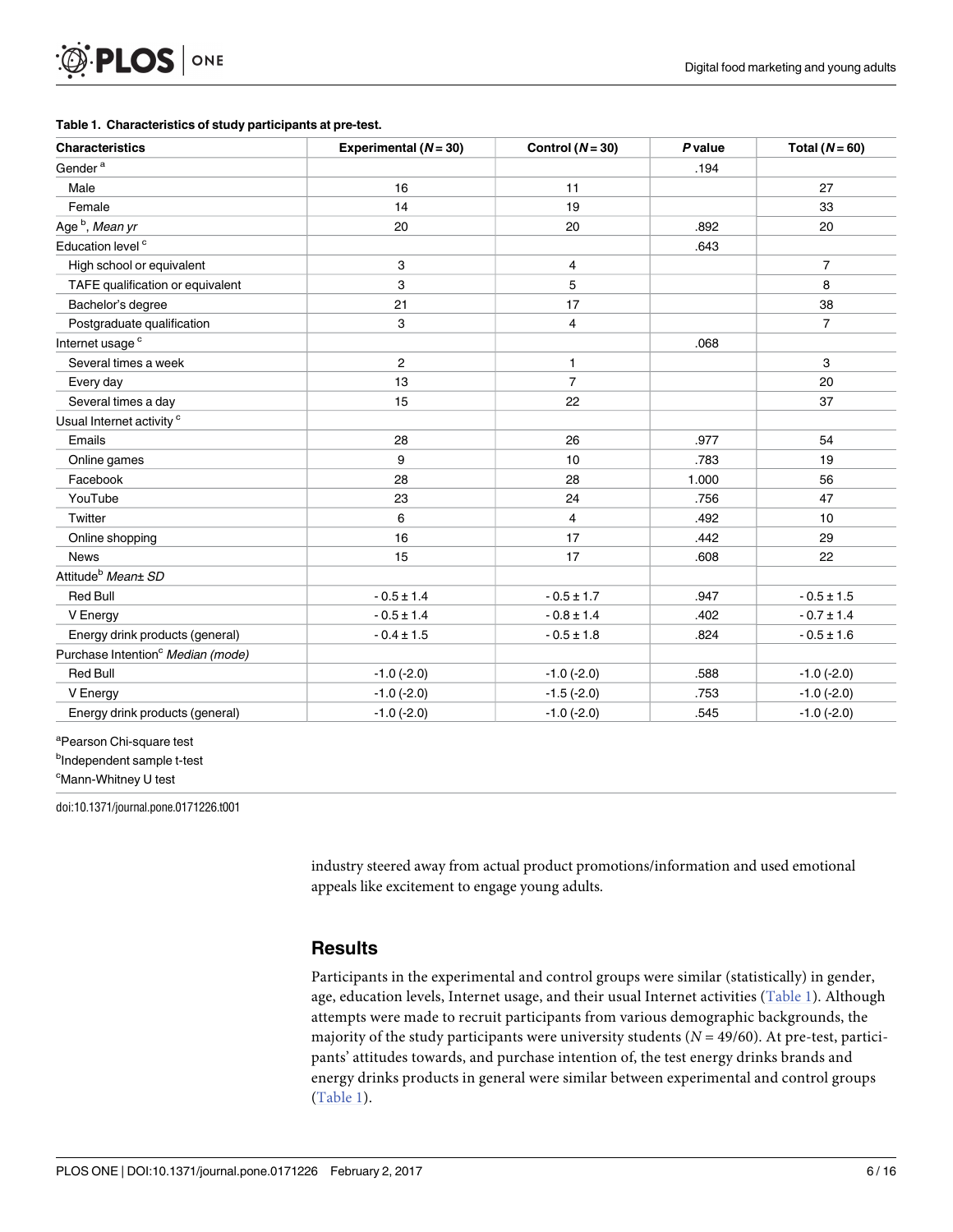| <b>Measures</b>                                              | Post-test-Pre-test $(N = 60)$ | <b>Test result</b>        |
|--------------------------------------------------------------|-------------------------------|---------------------------|
| Attitude <sup>a</sup> Mean $\pm$ SD                          |                               |                           |
| Red Bull                                                     | $0.3 \pm 1.0$                 | $t(42) = -4.1, p = .000*$ |
| V Energy                                                     | $0.3 + 1.1$                   | $t(53) = -3.5, p = .001*$ |
| Energy drinks products (general)                             | $0.2 + 0.8$                   | $t(50) = -4.5, p = .000*$ |
| Purchase Intention <sup>b</sup> Median (Interguartile range) |                               |                           |
| <b>Red Bull</b>                                              | $0.0(0.0-1.0)$                | $U = 222.5, p = .000*$    |
| V Energy                                                     | $0.0(0.0-1.0)$                | $U = 243.5, p = .000*$    |
| Energy drinks products (general)                             | $0.0(0.0-1.0)$                | $U = 395.5, p = .300*$    |

**Table 2. Comparisons of participants' attitudes towards and purchase intention of, energy drinks after the experiment.**

\*Significantly different when  $p < 0.05$ 

<sup>a</sup>Independent- samples t-test

<sup>b</sup>Mann-Whitney U Test

doi:10.1371/journal.pone.0171226.t002

#### Attitudes and purchase intention

Effect sizes of the study were calculated based on the attitudes changed; the between group effect size was  $d = 0.71$  while the within group effect was  $d = 0.55$ . Both were medium effect sizes [[38](#page-16-0)].

Participants in the experimental group had significantly better attitudes towards the two test energy drink brands *Red Bull* ( $t(42) = -4.1$ ,  $p = .000$ ) and V Energy ( $t(53) = -3.5$ ,  $p = .001$ ), as well as energy drinks products in general  $(t(50) = -4.5, p = .000)$  than the control group participants after the experiment. After the experiment, participants in the experimental group compared with control group participants also showed significantly greater purchase intention of the two test energy drinks brands *Red Bull* ( $U = 222.5$ ,  $p = .000$ ) and *V Energy* ( $U = 243.5$ ,  $p = .000$ , as well as energy drinks products in general ( $U = 395.5$ ,  $p = .300$ ) (Table 2).

Between group comparisons showed that at post-test, the participants in the experimental group showed significantly more positive attitudes towards the two test energy drink brands (*Red Bull*'s mean difference of an average of 5 x 7-point semantic scales = 1.0±1.8, *p* = .038; *V Energy*'s mean difference =  $1.2 \pm 1.6$ ,  $p = .006$ ) and energy drinks products in general (mean difference =  $1.0\pm 1.6$ ,  $p = .028$ ), and slightly greater purchase intention of *V Energy* ( $Z = -2.01$ ,  $p = .044$ ) as compared to the control group (Table 3).

Attitudes of the experimental group participants towards the two test energy drink brands (*Red Bull*'s mean difference =  $0.8 \pm 1.5$ ,  $p = .001$ ; *V Energy*'s mean difference  $0.8 \pm 1.6$ ,

|                                                                       | <b>Brand/Product</b>            | Experimental  | Control        | <b>P</b> value |
|-----------------------------------------------------------------------|---------------------------------|---------------|----------------|----------------|
| <b>Attitude</b> <sup>b</sup> (5 item; -3 to 3) <i>Mean</i> $\pm$ SD   | Red Bull                        | $0.3 \pm 1.7$ | $-0.7 \pm 1.8$ | $.038*$        |
|                                                                       | V Energy                        | $0.2 \pm 1.7$ | $-1.0 \pm 1.5$ | $.006*$        |
|                                                                       | Energy drink products (general) | $0.2 \pm 1.5$ | $-0.8 \pm 1.7$ | $.028*$        |
| <b>Purchase intention</b> <sup>a</sup> (-2 to 2) <i>Median (mode)</i> | Red Bull                        | $0.0(-2.0)$   | $-1.0(-2.0)$   | .087           |
|                                                                       | V Energy                        | $-0.5(-2.0)$  | $-2.0(-2.0)$   | $.044*$        |
|                                                                       | Energy drink products (general) | $-1.0(1.0)$   | $-1.5(-2.0)$   | .108           |

**Table 3. Between group comparisons at post-test.**

\*Significantly different when  $p < 0.05$ 

a Mann-Whitney U Test

**b** Independent- samples t-test

doi:10.1371/journal.pone.0171226.t003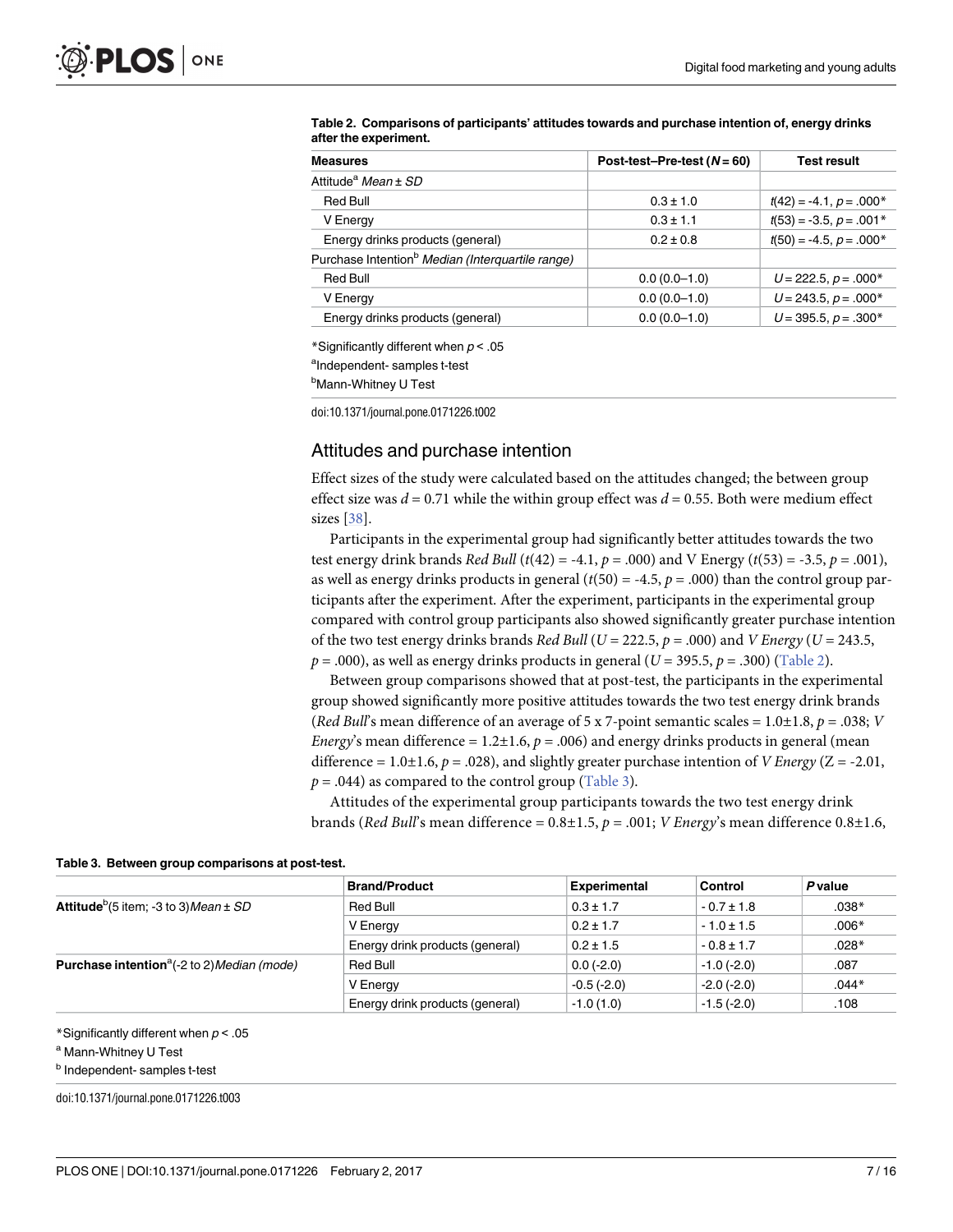#### <span id="page-9-0"></span>**Table 4. Within group comparisons.**

| <b>Experimental</b>                                                   |                                 |                 |                |                |
|-----------------------------------------------------------------------|---------------------------------|-----------------|----------------|----------------|
|                                                                       | <b>Brand/Product</b>            | <b>Pre-test</b> | Post-test      | <b>P</b> value |
| <b>Attitude</b> $b(5)$ item; -3 to 3) Mean $\pm$ SD                   | <b>Red Bull</b>                 | $-0.5 \pm 1.4$  | $0.3 \pm 1.7$  | $.001*$        |
|                                                                       | V Energy                        | $-0.5 \pm 1.4$  | $0.2 \pm 1.7$  | $.001*$        |
|                                                                       | Energy drink products (general) | $-0.4 \pm 1.5$  | $0.2 \pm 1.5$  | $.000*$        |
| <b>Purchase intention</b> $^a(-2 \text{ to } 2)$ <i>Median (mode)</i> | Red Bull                        | $-1.0(-2.0)$    | $0.0(-2.0)$    | $.006*$        |
|                                                                       | V Energy                        | $-1.0(-2.0)$    | $-0.5(-2.0)$   | $.003*$        |
|                                                                       | Energy drink products (general) | $-1.0(-2.0)$    | $-1.0(1.0)$    | .223           |
| Control                                                               |                                 |                 |                |                |
| <b>Attitude</b> $^{b}$ (5 item; -3 to 3) Mean $\pm$ SD                | <b>Red Bull</b>                 | $-0.5 \pm 1.7$  | $-0.7 \pm 1.8$ | .129           |
|                                                                       | V Energy                        | $-0.8 \pm 1.4$  | $-1.0 \pm 1.5$ | .447           |
|                                                                       | Energy drink products (general) | $-0.5 \pm 1.8$  | $-0.8 \pm 1.7$ | $.036*$        |
|                                                                       | Carmans' nut bar                | $1.0 \pm 1.3$   | $1.8 \pm 1.0$  | $.000*$        |
|                                                                       | Go Natural's nut bar            | $0.7 \pm 1.2$   | $1.2 \pm 1.2$  | .068           |
|                                                                       | Nut bar products (general)      | $1.2 \pm 1.1$   | $1.4 \pm 1.0$  | .108           |
| <b>Purchase intention</b> $^a$ (-2 to 2) Median (Mode)                | <b>Red Bull</b>                 | $-1.0(-2.0)$    | $-1.0(-2.0)$   | $.046*$        |
|                                                                       | V Energy                        | $-1.5(-2.0)$    | $-2.0(-2.0)$   | $.046*$        |
|                                                                       | Energy drink products (general) | $-1.0(-2.0)$    | $-1.5(-2.0)$   | .589           |
|                                                                       | Carmans' nut bar                | 1.0(1.0)        | 1.0(1.0)       | $.003*$        |
|                                                                       | Go Natural's nut bar            | 1.0(1.0)        | 1.0(1.0)       | .951           |
|                                                                       | Nut bar products (general)      | 1.0(1.0)        | 1.0(1.0)       | .052           |

\*Significantly different when  $p < 0.05$ 

<sup>a</sup> Wilconxon- Signed Rank Test

**b** Paired-samples t-test

doi:10.1371/journal.pone.0171226.t004

 $p = .001$ ), as well as energy drink products in general (mean difference =  $0.6 \pm 1.5$ ,  $p = .000$ ) were all significantly improved after the experiment (Table 4). Participants' average attitude scale values all moved from the negative to positive ends. Although the experimental group participants' purchase intentions towards the energy drinks remained negative, their purchase intentions of the two test energy drink brands (*Red Bull* Z = -2.724, *p* = .006; *V Energy*  $Z = -3.000$ ,  $p = .003$ ) were improved statistically significantly after the test. Surprisingly, control group attitudes towards energy drinks products in general, and their purchase intention towards the two energy drinks brands were significantly worsened at post-test although they were not exposed to any energy drinks materials. As a side note, control group participants showed better attitude towards and greater purchase intention towards one of the test nut bar brands.

# Consumption intention

The participants involved in the exposure experiment had significantly enhanced intention to consume energy drinks at post-test. Seven participants showed positive change, from no intention to consume energy drinks at pre-test to intended to consume energy drinks at post-test,  $\chi^2(1) = 7.9$ ,  $p = .005$  ([Table](#page-10-0) 5). The number of participants in the experimental group who selected energy drinks from the poster rose from four to eleven after the experiment. Control group participants had greater intention to consume nut bar products after the experiment  $\chi^2(1) = 16.6, p = .000.$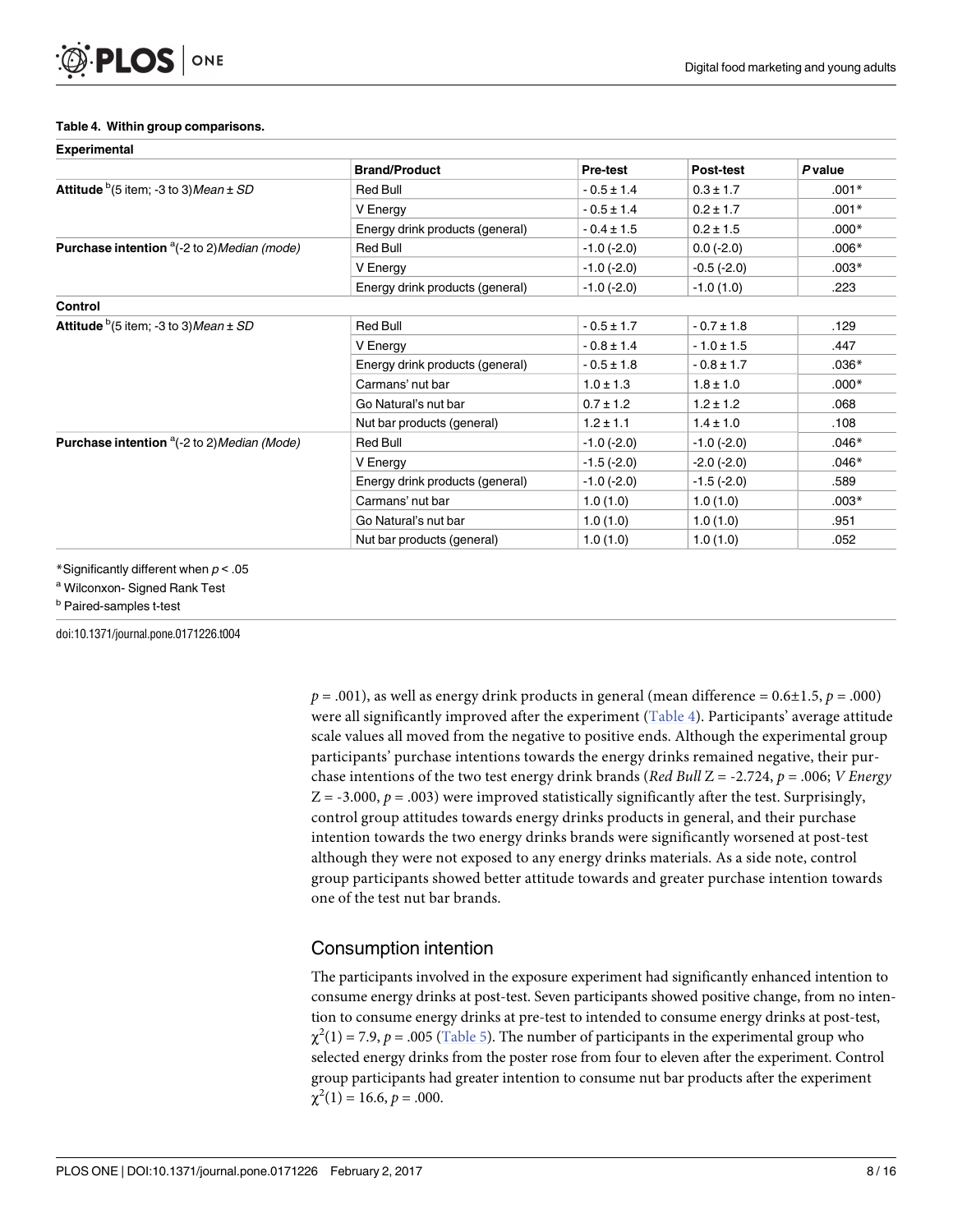<span id="page-10-0"></span>

| Consumption Intention <sup>a</sup><br>Count |    |    | Experimental(N = 30) Control (N = 30) Positive change from pre-test to post-test <sup>b</sup><br>$(N = 60)$ | <b>Test result</b>                 |
|---------------------------------------------|----|----|-------------------------------------------------------------------------------------------------------------|------------------------------------|
| Energy drinks products<br>(general)         |    |    |                                                                                                             |                                    |
| Pre-test                                    | 4  | 2  |                                                                                                             |                                    |
| Post-test                                   | 11 | 0  |                                                                                                             | $\chi^2(1) = 7.9, p = .005^*$      |
| Nut bars products (general)                 |    |    |                                                                                                             |                                    |
| Pre-test                                    | 4  | 6  |                                                                                                             |                                    |
| Post-test                                   | c  | 19 | 13                                                                                                          | $\chi^2(1) = 16.6, p =$<br>$.000*$ |

#### **[Table](#page-9-0) 5. Participants' intended consumption of the energy drinks and nut bar products after the experiment.**

\*Significantly different when  $p < 0.05$ 

<sup>a</sup>Fisher's exact Test

b<br>Weight cases command was conducted before chi-square analysis on a contingency table. Due to the small sample size, Fisher's exact Test was used.

doi:10.1371/journal.pone.0171226.t005

#### Qualitative interview findings

**Appealing factors of the exposed online materials and brands.** Consistent with the quantitative survey findings, a number of participants in the experimental group reported the exposure to the online materials had somewhat improved their feelings towards the test brands, with the majority of the participants showing more positive attitudes towards at least one of the test energy drink brands. A range of appealing elements ([Fig](#page-11-0) 1) on the test brands digital platforms changed participants' attitudes towards these brands. The most widely mentioned factors were the corporate social responsibility initiatives reported by the brands, community involvement and sponsorship from *Red Bull*. For instance one participant *(participant a*, *male*, *18 years)* noted,

*"Feel like they are trying to do good stuff for the environment; their cans are 100% recycled, and minimise transportation*. . .*that's a good thing, also they sponsored a lot of sports*. . .*"*.

Both brands listed their drink products' nutritional information on their websites. The majority of participants favoured the "honesty" of the brands, for example,

"*V showed their nutrient contents*, *I was surprised by the low guarana content*, *it is not shady at all*, *really appealing"*.

*(participant b, male, 18 years)*

Only a minority of the participants took a more critical approach towards the nutritional claims made by the brands,

*"I looked at the ingredients of both brands*, *so superficial*, *no scientific proof benefits*. . . *some of them are just a sentence*, *don't believe that it will help me to concentrate at all"*. *(participant c, male, 22 years)*

The superhero theme of V Energy appeared to be a selling point for some participants. *"I am into Avengers (movie) that would convince me to purchase V over Red Bull*. . .*" (participant d*, *female*, *18 years)*. The majority of the participants visited the test brands' social media sites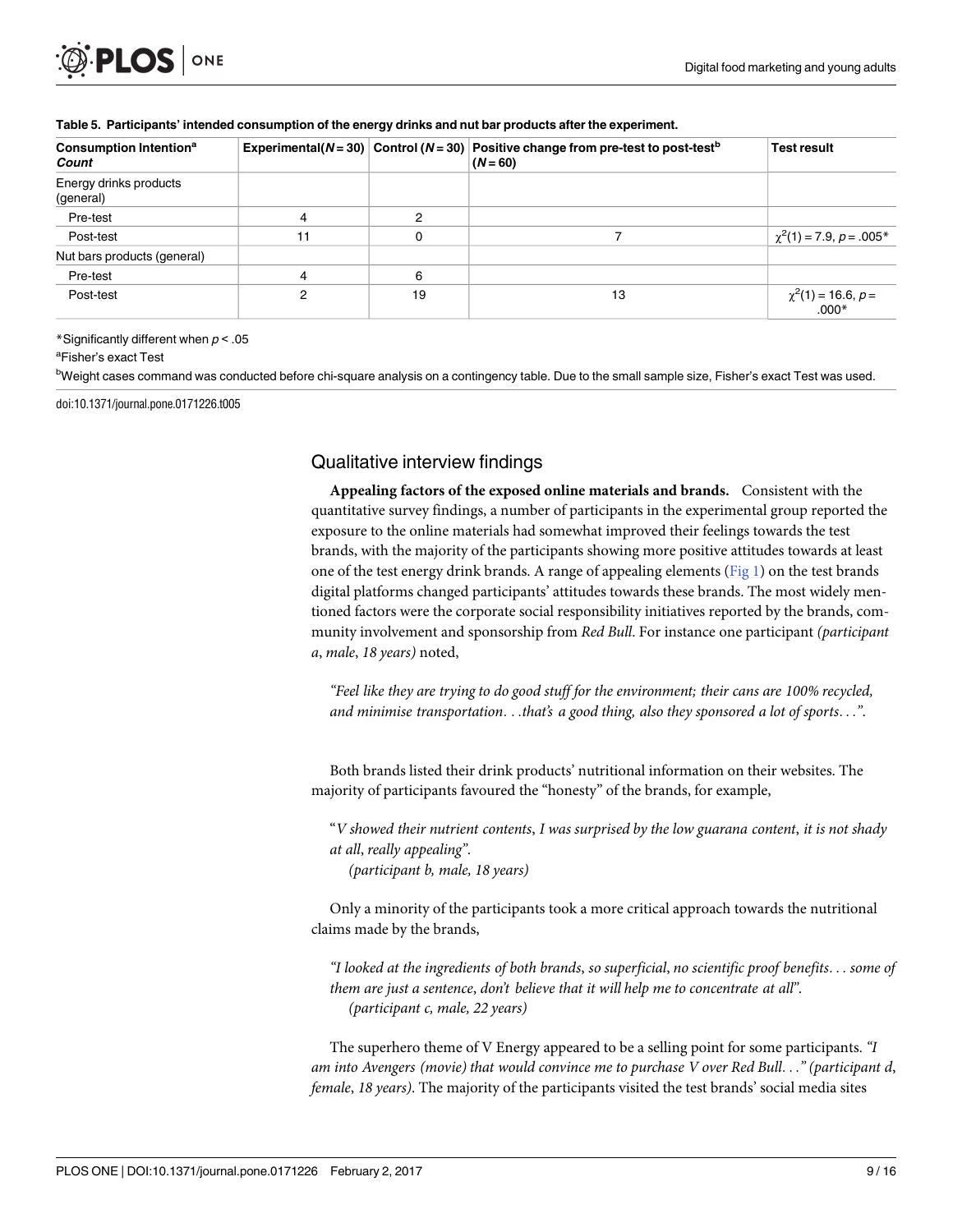<span id="page-11-0"></span>



**[Fig](#page-10-0) 1. Qualitative findings using ELM as a theoretical basis.**

doi:10.1371/journal.pone.0171226.g001

(mainly Facebook) during the experiment. The comments that were posted from other Facebook users seemed to have greater influence on the participants than posts by the companies;

*"V's Facebook page was filled with positive comments from the others and the website was more engaging (not just about sports)*. . .*"*, *"Red Bull's Facebook page made it even more unappealing*, *a lot of people left negative comments on their Facebook page*. . .*" (participant e, female, 22 years)*.

**Views on energy drinks.** Relatively few frequent energy drinks users participated in the study.

The majority of the participants reported they had their first energy drinks when they were teenagers, usually under peer influence,

"I first tried energy drinks in year8 or 9, friends bought me the drink, felt cool to drink it, we *were under 18, can't drink alcohol, so it was the next best thing*. . .*" (participant f*, *female*, *18 years)*.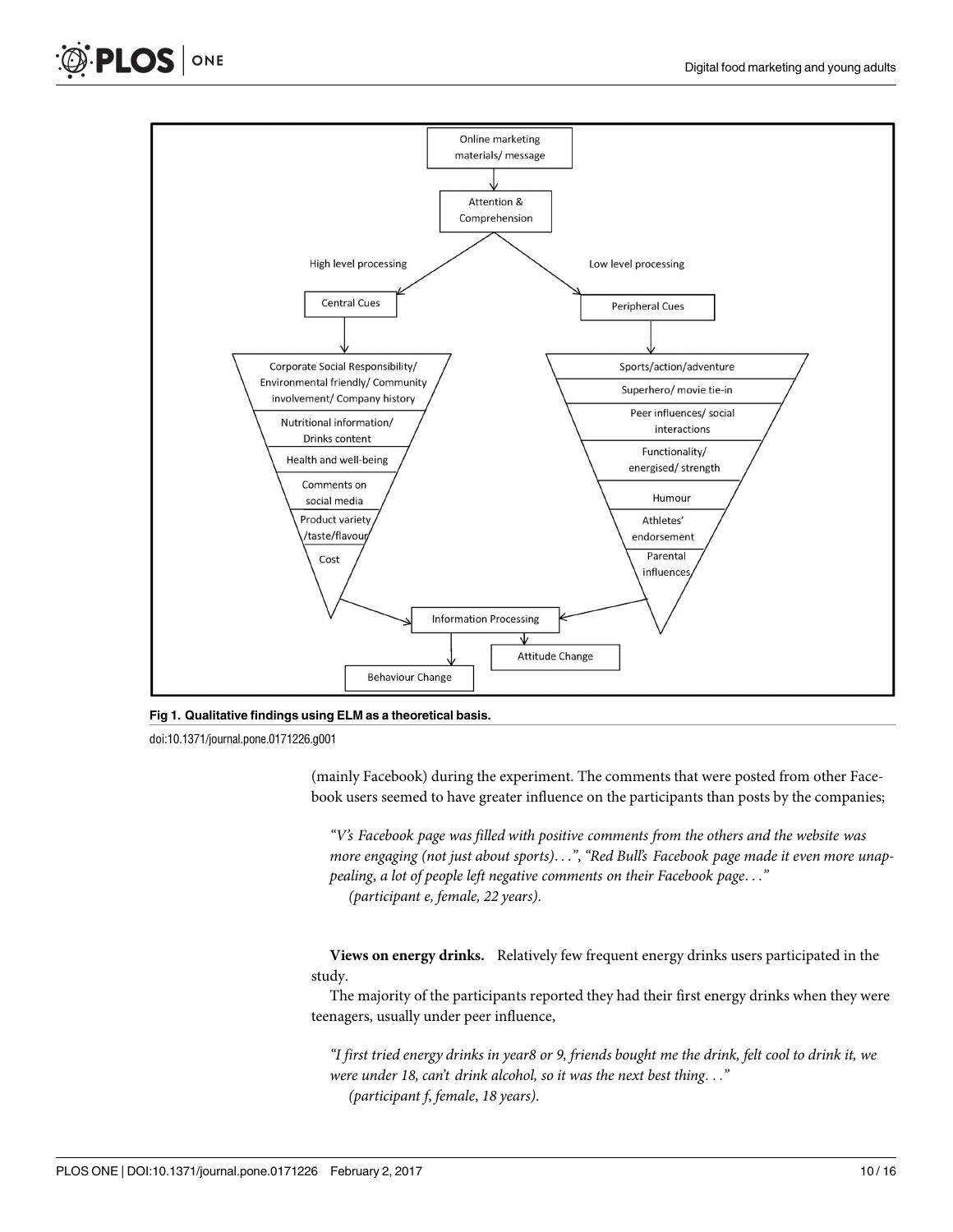<span id="page-12-0"></span>Although most of the participants reported they had 'grown out of'  $/$  no longer consumed these drinks, many reported consuming energy drinks for functionality purposes, such as for stamina for assignments, computer games, shift work and parties. Almost all participants were aware of the 'practice' of mixing alcohol with energy drinks and many reported they had consumed these drinks when going out parties with friends, despite reporting they knew the drinks were 'bad' for them.

## **Discussion**

This study demonstrated the potential influential power of food and beverage digital marketing on cognitively mature young adults. After a short exposure to digital marketing materials, participants had a better impression of, greater purchase intention and were more likely to consume energy drinks. Of surprise was the revelation that central cues, such as corporate social responsibility as demonstrated by the brands, was reported by the participants in a manner that implied they had greater impacts on the young adults than the peripheral cues like emotional appeals.

The positive association between digital marketing and attitudes towards the beverage brands observed in this study contributes new insights into the influences of online environments on young adults' food-related behaviour. There have been a growing number of studies reporting on the use of digital platforms for marketing that have established the association between online alcohol marketing and consumption behaviours [[46–50\]](#page-17-0). These studies, however, were cross-sectional designs and could not determine the direction of causality. There was one controlled intervention where the authors compared the effects of alcohol marketing online between states in the United States of America (USA) that do or do not have bans on advertising alcohol. This study found digital marketing of alcohol reduced the effectiveness of alcohol advertising bans [[51](#page-17-0)], which indicated the influential power of online marketing materials on consumers' attitudes towards food products. Previous studies on alcohol have argued that exposure to marketing contents enhanced consumers' receptivity to alcohol marketing [\[28,](#page-16-0) [47\]](#page-17-0). Although not the same product category, our findings contribute to this literature showing how young adults may become receptive to risky product marketing.

The study reported here found that young adults' attitudes towards, purchase and consumption intentions of the brands were influenced by digital marketing. Online content that was most highly reported to have influenced their attitudes towards the brands were linked to central information processing cues, that information cognitively elaborated through the central route, as described in the ELM framework. There is a general assumption that young adults are cognitively mature and possess the ability to understand the persuasive intention of marketers [\[52\]](#page-17-0). However, our findings suggest that although young adults realised the online materials were designed to promote energy drinks products, they were not necessarily capable to defend themselves against marketing content such as the brands' community involvement, contribution to charities, and environmentally friendly efforts (i.e. corporate social responsibility). Young adults also valued the 'honesty' of the brands by declaring the contents of their drink.

The ability of these central cues to distort the promotion intentions of the online marketing among young adults was unexpected. Previous assessments of the content of food advertising, especially among children, has generally found that emotionally evocative peripheral cues in television advertisements were used to attract audiences [\[45,](#page-17-0) [53\]](#page-17-0). Our experiment only included a short exposure and the improvements in attitudes towards brands may only have a short lasting effect. However, this finding was significant since central cues are believed to have more profound impact on attitude changes and more predictive of future behaviour than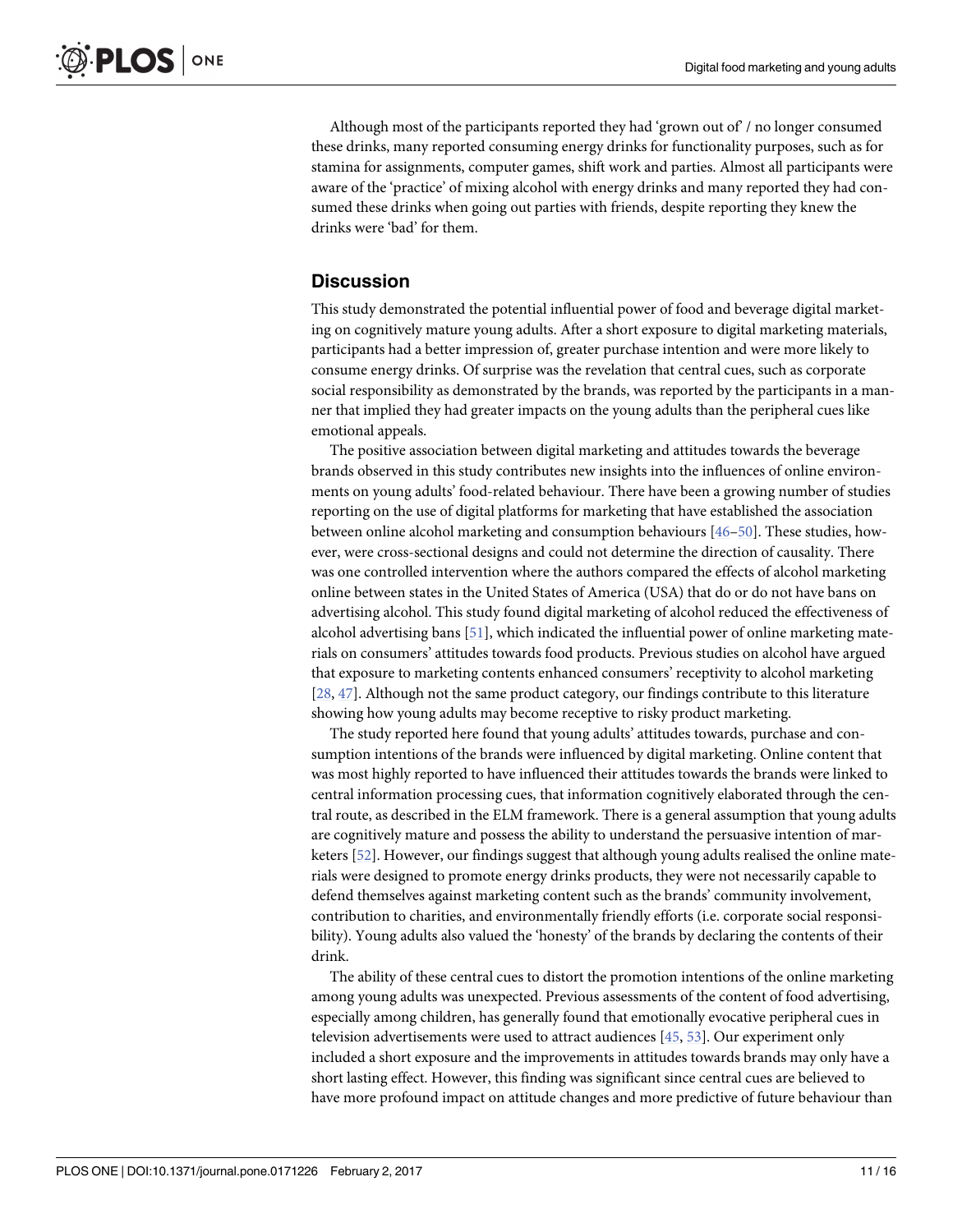<span id="page-13-0"></span>the peripheral cues [[42](#page-17-0)]. Additionally, participants in this study were mainly educated young adults who reported to be aware of the health problems of energy drinks products. The impact of online marketing could be greater among young adults who are less educated or less health conscious.

The classification of central cues in this study was based on the assumption that participants may take more time to evaluate information such as the brands' contributions to the environment. Although literature on corporate image advertising has previously discussed the notion of the processing of corporate social responsibility messages from the ELM insights [\[54–55\]](#page-17-0), none have explored whether these messages are evaluated through the central or peripheral route. Participants' pre-existing attitudes and personal values towards corporate social responsibility issues may influence how they assess these messages [\[56\]](#page-17-0). For instance, an individual who does not favour corporate social responsibility work may automatically process the message as sceptical (peripheral route to persuasion) whereas an individual who favours the notion of corporate social responsibility may scrutinise the information further (central route to persuasion) [\[55\]](#page-17-0). Given that the corporate social responsibility practices portrayed on the websites were mainly written contents and required participants' thoughtful assessment, corporate social responsibility practices were classified as central cues in this study.

The interviews in this study also revealed other factors that contributed to young adults' consumption of energy drinks, including peer influences and social opportunities involving mixing alcohol with energy drinks at parties. It was unknown whether these factors were induced by the peripheral cues of the online marketing messages (e.g. energised, fun). Many participants reported to have first started consuming energy drinks during adolescence. Future studies may need to include participants from a younger age group.

Although not the main focus of this study, control group participants showed more positive feelings, greater purchase and consumption intentions towards one of the nut bar brands. Oddly, they also reported more negative attitudes towards the energy drinks brands although they were not exposed to any energy drinks related online materials. One possible explanation for this was that the healthy messages delivered on the nut bar brands sites may have counteracted participants' desire to have unhealthy products. This unexpected finding highlighted a potential avenue for public health intervention. Positive brand image portrayed by the food companies may be effective in increasing healthy food consumption while reducing unhealthy food consumption. Future studies may explore further on this.

#### Strengths and limitations

The strengths of this study included the use of qualitative interviews to supplement the findings of quantitative surveys, and the application of ELM as a theoretical framework to better understand the variables that might have influenced young adults during the online exposure. Our pre-test post-test control group experimental trial was sufficiently powered and statistically significant changes were found on participants' attitudes, purchase and consumption intentions. However, these findings need to be interpreted with caution since the regional, non-representative convenience sample may limit the generalisability of our findings. Recruitment of young people from lower socio-economic backgrounds remains a challenge but the impact of online unhealthy food marketing on this cohort warrants further investigation. The medium effect size of this study was in accordance with other research on attitudes towards food advertising where small to moderate effect sizes were found [\[57–58](#page-17-0)]. Participants in the control group were more likely to be females and have higher Internet usage. These differences were not statistically significant but could potentially influence the findings, for example, female participants may have different responses to the macho image (extreme sports) of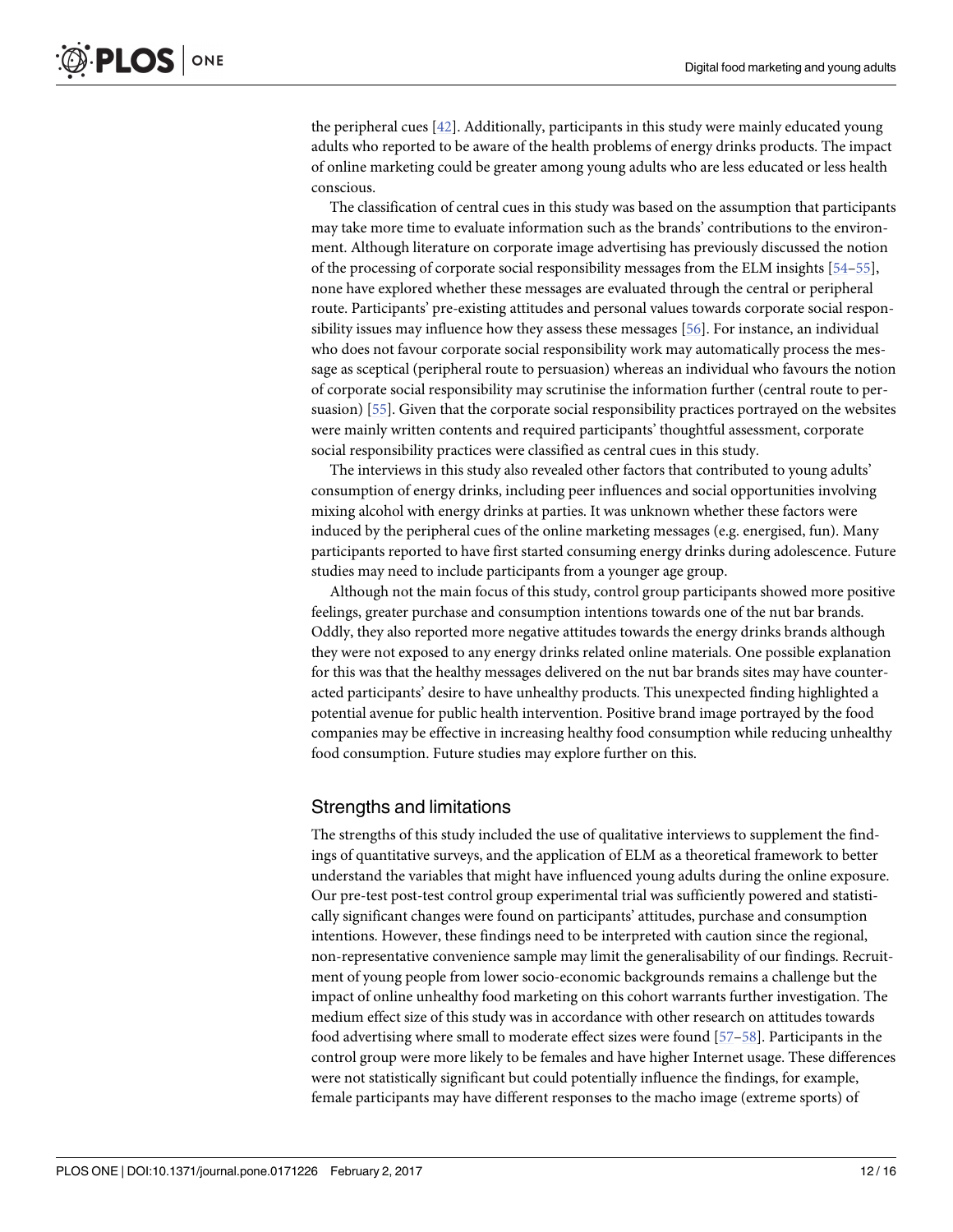<span id="page-14-0"></span>energy drinks brands. Another limitation of the study was that participants were given a task to browse the sites during the experiment and thus may have paid more attention than normal to the information presented online. This might explain the highly reported processing of central cues in this study. This could also potentially introduce bias if the participants felt that the researcher anticipated some changes at post-test, although the true motive of the study was masked. As pointed out by other relevant advertising literature, digital marketing exposure is only one of the many factors that influence consumers' receptivity to the marketing contents [\[26,](#page-16-0) [29\]](#page-16-0). Further studies are required to explore other precursors or influences that lead to young adults' consumption of risky food or beverage products.

## **Conclusions**

With the greater interactions of young people with online environments and social media, it is important to understand how young people's consumption patterns and health behaviours may be affected. This study provides useful insights into the online environment that may contribute to unhealthy behaviours of young adults. Greater understanding of the types of cues and their influences on young adults' attitudes and potentially also their behaviours can inform professional practice and regulatory policies relating to online environments.

# **Supporting information**

**S1 [Fig](http://www.plosone.org/article/fetchSingleRepresentation.action?uri=info:doi/10.1371/journal.pone.0171226.s001). Pre-test survey.** Self-administered survey for both the experimental and control groups' participants before the exposure experiment. (DOC)

**S2 [Fig](http://www.plosone.org/article/fetchSingleRepresentation.action?uri=info:doi/10.1371/journal.pone.0171226.s002). Post-test survey (experimental group).** Self-administered survey for experimental group participants after the exposure experiment. (DOCX)

**S3 [Fig](http://www.plosone.org/article/fetchSingleRepresentation.action?uri=info:doi/10.1371/journal.pone.0171226.s003). Pos-test survey (control group).** Self-administered survey for control group participants after the exposure experiment. (DOCX)

**S4 [Fig](http://www.plosone.org/article/fetchSingleRepresentation.action?uri=info:doi/10.1371/journal.pone.0171226.s004). Post-test interview guide (experimental group).** Semi-structured interview guide for the experimental group participants after the exposure experiment. (DOCX)

**S5 [Fig](http://www.plosone.org/article/fetchSingleRepresentation.action?uri=info:doi/10.1371/journal.pone.0171226.s005). Post-test interview guide (control group).** Semi-structured interview guide for the control group participants after the exposure experiment. (DOCX)

**S1 [File.](http://www.plosone.org/article/fetchSingleRepresentation.action?uri=info:doi/10.1371/journal.pone.0171226.s006) Minimal dataset.** Minimal dataset obtained from pre- and post-test surveys. (XLSX)

# **Author Contributions**

**Conceptualization:** LB BK HY.

**Data curation:** LB.

**Formal analysis:** LB.

**Funding acquisition:** LB.

**Investigation:** LB.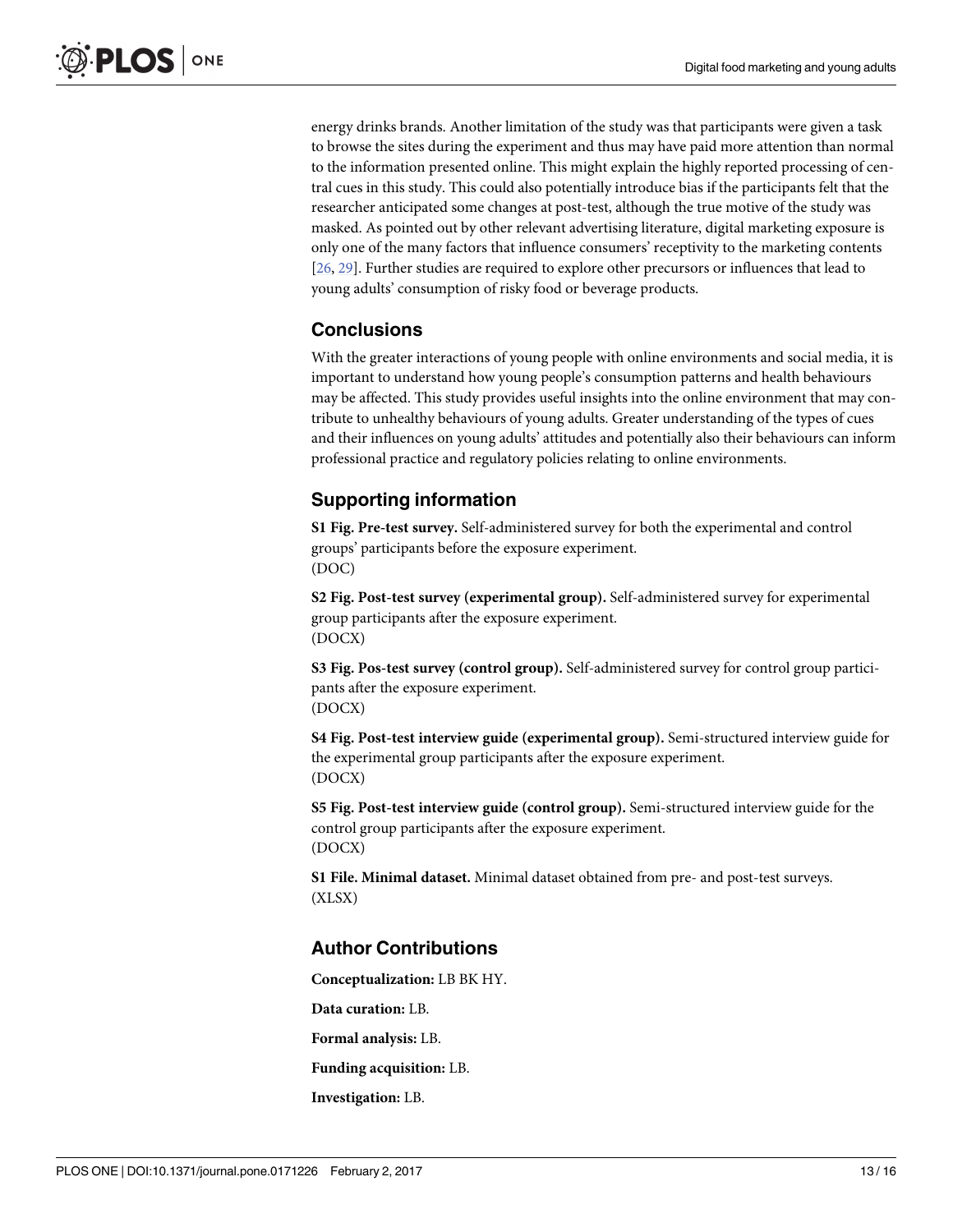<span id="page-15-0"></span>**Methodology:** LB BK HY.

**Project administration:** LB.

**Resources:** LB.

**Software:** LB.

**Supervision:** LB BK HY.

**Validation:** LB.

**Visualization:** LB BK.

**Writing – original draft:** LB.

**Writing – review & editing:** LB BK HY.

#### **References**

- **[1](#page-2-0).** Allman-Farinelli MA, Chey T, Bauman AE, Gill T, James WPT. Age, period and birth cohort effects on prevalence of overweight and obesity in Australian adults from 1990 to 2000. European Journal Of Clinical Nutrition. 2008; 62(7):898–907. PMID: [17440514](http://www.ncbi.nlm.nih.gov/pubmed/17440514)
- **[2](#page-2-0).** Nikolaou CK, Hankey CR, Lean MEJ. Weight changes in young adults: a mixed-methods study. International Journal of Obesity. 2015; 39(3):508–13. doi: [10.1038/ijo.2014.160](http://dx.doi.org/10.1038/ijo.2014.160) PMID: [25152239](http://www.ncbi.nlm.nih.gov/pubmed/25152239)
- **[3](#page-2-0).** Australian Bureau of Statistics (ABS). 4364.0.55.001—National Health Survey: First Results, 2014–15 Canberra, Australia: Australian Bureau of Statistics. 2015. [http://www.abs.gov.au/AUSSTATS/abs@.](http://www.abs.gov.au/AUSSTATS/abs@.nsf/DetailsPage/4364.0.55.0012014-15?OpenDocument) [nsf/DetailsPage/4364.0.55.0012014-15?OpenDocument](http://www.abs.gov.au/AUSSTATS/abs@.nsf/DetailsPage/4364.0.55.0012014-15?OpenDocument).
- **[4](#page-2-0).** Australian Bureau of Statistics (ABS). 4364.0.55.007—Australian Health Survey: Nutrition First Results —Foods and Nutrients, 2011–12. 2014. [http://www.abs.gov.au/ausstats/abs@.nsf/Lookup/by%](http://www.abs.gov.au/ausstats/abs@.nsf/Lookup/by%20Subject/4364.0.55.007~2011-12~Media%20Release~Soft%20drink,%20burgers%20and%20chips%20-%20the%20diet%20of%20our%20young%20males%20(Media%20Release)~1) [20Subject/4364.0.55.007~2011-12~Media%20Release~Soft%20drink,%20burgers%20and%20chips](http://www.abs.gov.au/ausstats/abs@.nsf/Lookup/by%20Subject/4364.0.55.007~2011-12~Media%20Release~Soft%20drink,%20burgers%20and%20chips%20-%20the%20diet%20of%20our%20young%20males%20(Media%20Release)~1) [%20-%20the%20diet%20of%20our%20young%20males%20\(Media%20Release\)~1](http://www.abs.gov.au/ausstats/abs@.nsf/Lookup/by%20Subject/4364.0.55.007~2011-12~Media%20Release~Soft%20drink,%20burgers%20and%20chips%20-%20the%20diet%20of%20our%20young%20males%20(Media%20Release)~1).
- **[5](#page-2-0).** Perez DA, Grunseit AC, Rissel C, Kite J, Cotter T, Dunlop S, et al. Tobacco promotion 'below-the-line': exposure among adolescents and young adults in NSW, Australia. BMC Public Health. 2012; 12:1–9.
- **6.** Miller CL, Hickling JA. Phased-in smoke-free workplace laws: Reported impact on bar patronage and smoking, particularly among young adults in South Australia. Australian and New Zealand Journal of Public Health. 2006; 30(4):325–327. PMID: [16956160](http://www.ncbi.nlm.nih.gov/pubmed/16956160)
- **[7](#page-2-0).** Piggford T, Raciti M, Harker D, Harker M. The influence of residence on young adult attitudes toward healthy eating. Social Marketing Quarterly. 2008; 14(2):33–49.
- **[8](#page-3-0).** Arnett J. Emerging Adulthood: The Winding Road from the Late Teens Throught the Twenties. New York, NY: Oxford University Press; 2004.
- **[9](#page-3-0).** Blatterer H. The Changing Semantics of Youth and Adulthood. Cultural Sociology. 2010; 4(1):63–79.
- **[10](#page-3-0).** Freeman B, Kelly B, Vandevijvere S, Baur L. Young adults: beloved by food and drink marketers and forgotten by public health? Health Promotion International. 2015; 17(7):856–865.
- **[11](#page-3-0).** Montgomery KC, Chester J, Grier SA, Dorfman L. The New Threat of Digital Marketing. Pediatric Clinics of North America. 2012; 59(3):659–675. PMID: [22643172](http://www.ncbi.nlm.nih.gov/pubmed/22643172)
- **[12](#page-3-0).** Montgomery KC, Chester J. Interactive Food and Beverage Marketing: Targeting Adolescents in the Digital Age. Journal of Adolescent Health. 2009; 45(3 SUPPL.):S18–S29. doi: [10.1016/j.jadohealth.](http://dx.doi.org/10.1016/j.jadohealth.2009.04.006) [2009.04.006](http://dx.doi.org/10.1016/j.jadohealth.2009.04.006) PMID: [19699433](http://www.ncbi.nlm.nih.gov/pubmed/19699433)
- **[13](#page-3-0).** Alvy LM, Calvert SL. Food Marketing on Popular Children's Web Sites: A Content Analysis. Journal of the American Dietetic Association. 2008; 108(4):710–3. doi: [10.1016/j.jada.2008.01.006](http://dx.doi.org/10.1016/j.jada.2008.01.006) PMID: [18375231](http://www.ncbi.nlm.nih.gov/pubmed/18375231)
- **[14](#page-3-0).** Kelly B, Bochynska K, Kornman K, Chapman K. Internet food marketing on popular children's websites and food product websites in Australia. Australian and New Zealand Journal of Public Health. 2008; 32:522–8. PMID: [19076742](http://www.ncbi.nlm.nih.gov/pubmed/19076742)
- **[15](#page-3-0).** Baumgartner E. Affective responses to movie posters: Differences between adolescents and young adults. International journal of psychology. 2012; 47(2):154–160. doi: [10.1080/00207594.2011.597398](http://dx.doi.org/10.1080/00207594.2011.597398) PMID: [22046997](http://www.ncbi.nlm.nih.gov/pubmed/22046997)
- **[16](#page-3-0).** Food Regulation Standing Committee Caffeine Working Group. Food Regulation Policy Options Paperthe Regulation of Caffeine in Foods. 2013.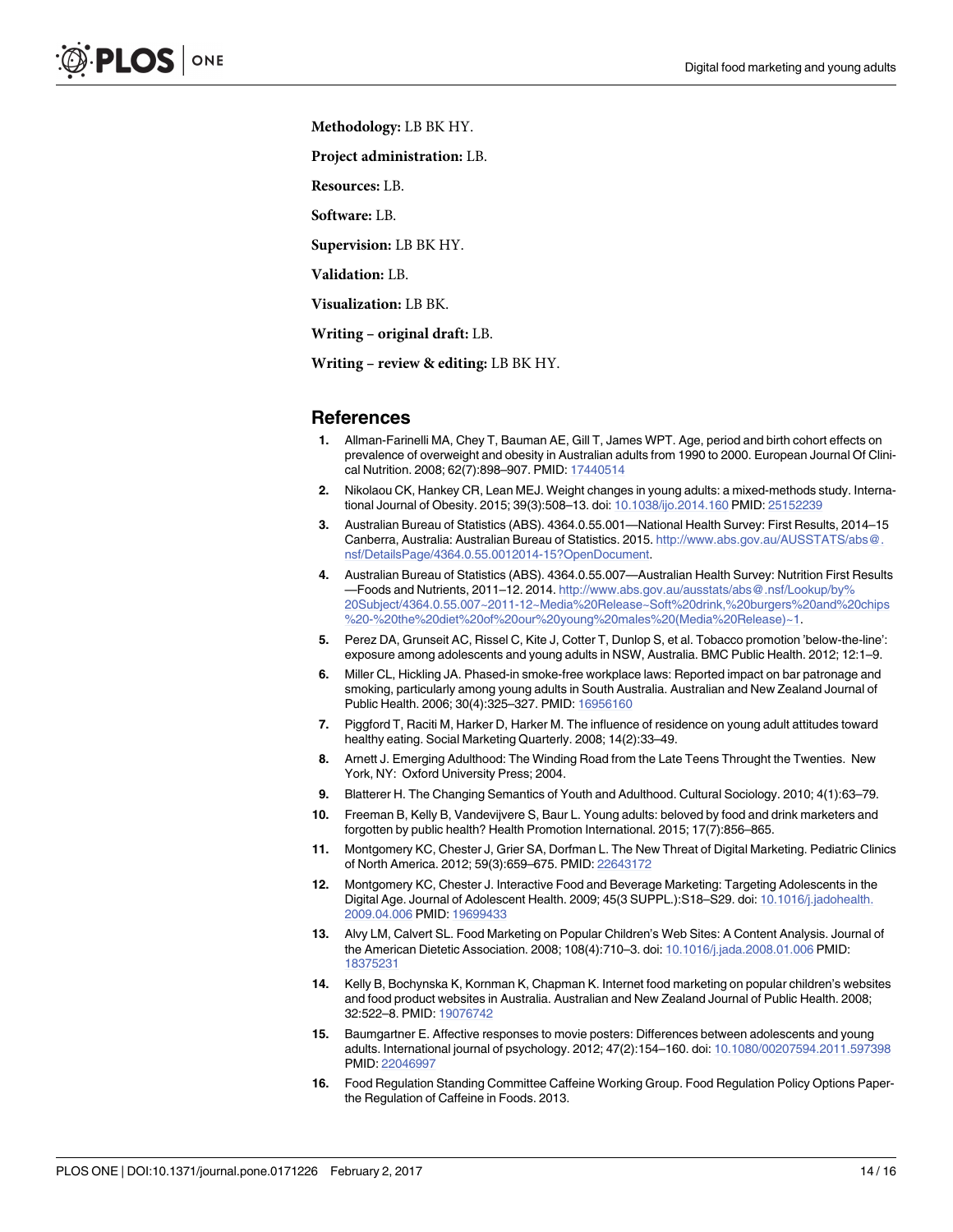- <span id="page-16-0"></span>**[17](#page-3-0).** Heckman MA, Sherry K, de Mejia EG. Energy drinks: An assessment of their market size, consumer demographics, ingredient profile, functionality, and regulations in the United States. Comprehensive Reviews in Food Science and Food Safety. 2010; 9(3):303–17.
- **18.** Huhtinen H, Lindfors P, Rimpelä A. Adolescents' use of energy drinks and caffeine induced health complaints in Finland. Arja Rimpelä. 2013; 23(suppl 1).
- **[19](#page-3-0).** Schwartz DL, Gilstad-Hayden K, Carroll-Scott A, Grilo SA, Ickovics JR, McCaslin C, et al. Energy drinks and youth self-reported hyperactivity/inattention symptoms. Academic Pediatrics. 2015; 15(3):297– 304. doi: [10.1016/j.acap.2014.11.006](http://dx.doi.org/10.1016/j.acap.2014.11.006) PMID: [25676784](http://www.ncbi.nlm.nih.gov/pubmed/25676784)
- **[20](#page-3-0).** Visram S, Crossley SJ, Lake AA, Cheetham M, Riby DM. Consumption of energy drinks by children and young people: A rapid review examining evidence of physical effects and consumer attitudes. BMJ Open. 2016; 6(10):1–23.
- **[21](#page-3-0).** Fogger S, McGuinness TM. Update on energy drinks and youth. Journal of Psychosocial Nursing and Mental Health Services. 2011; 49(12):17–19. doi: [10.3928/02793695-20111102-03](http://dx.doi.org/10.3928/02793695-20111102-03) PMID: [22085613](http://www.ncbi.nlm.nih.gov/pubmed/22085613)
- **[22](#page-3-0).** Yale Rudd Center for Food Policy & Obesity. Sugary drink FACTS: Evaluating sugary drink nutrition and marketing to youth. 2011. [http://www.sugarydrinkfacts.org/resources/sugarydrinkfacts\\_report.pdf.](http://www.sugarydrinkfacts.org/resources/sugarydrinkfacts_report.pdf)
- **[23](#page-3-0).** Food Standard Australia New Zealand. Standard 2.6.4 Formulated Caffeinated Beverages. 2013. [http://www.comlaw.gov.au/Details/F2013L00050.](http://www.comlaw.gov.au/Details/F2013L00050)
- **[24](#page-3-0).** Australian Beverages Council. Energy Drinks- An Industry Commitment. 2011. [http://](http://australianbeverages.org/wp-content/uploads/2013/04/EnergyDrinks_AnIndustryCommitment.pdf) [australianbeverages.org/wp-content/uploads/2013/04/EnergyDrinks\\_AnIndustryCommitment.pdf.](http://australianbeverages.org/wp-content/uploads/2013/04/EnergyDrinks_AnIndustryCommitment.pdf)
- **[25](#page-3-0).** Pierce J, Choi W, Gilpin E, Farkas A, Berry C. Tobacco Industry Promotion of Cigarettes and Adolescent Smoking American Medical Association. 1998; 279(7):511–516.
- **[26](#page-14-0).** McClure AC, Stoolmiller M, Tanski SE, Engels R, Sargent JD. Alcohol Marketing Receptivity, Marketing-Specific Cognitions, and Underage Binge Drinking. Alcoholism-Clinical and Experimental Research. 2013; 37:E404–E13.
- **[27](#page-3-0).** McClure AC, Tanski SE, Gilbert-Diamond D, Adachi-Mejia AM, Li Z, Li Z, et al. Research Article: Receptivity to Television Fast-Food Restaurant Marketing and Obesity Among U.S. Youth. American Journal of Preventive Medicine. 2013; 45:560–568. doi: [10.1016/j.amepre.2013.06.011](http://dx.doi.org/10.1016/j.amepre.2013.06.011) PMID: [24139768](http://www.ncbi.nlm.nih.gov/pubmed/24139768)
- **[28](#page-3-0).** Morgenstern M, Isensee B, Hanewinkel R, Sargent JD. Attitudes as mediators of the longitudinal association between alcohol advertising and youth drinking. Archives of Pediatrics and Adolescent Medicine. 2011; 165(7):610–616. doi: [10.1001/archpediatrics.2011.12](http://dx.doi.org/10.1001/archpediatrics.2011.12) PMID: [21383258](http://www.ncbi.nlm.nih.gov/pubmed/21383258)
- **[29](#page-4-0).** Austin EW, Chen M-J, Grube JW. Original article: How does alcohol advertising influence underage drinking? The role of desirability, identification and skepticism. Journal of Adolescent Health. 2006; 38:376–384. doi: [10.1016/j.jadohealth.2005.08.017](http://dx.doi.org/10.1016/j.jadohealth.2005.08.017) PMID: [16549298](http://www.ncbi.nlm.nih.gov/pubmed/16549298)
- **[30](#page-4-0).** The Australian. Popular energy drinks have the majors buzzing. 2011. [http://www.theaustralian.com.](http://www.theaustralian.com.au/business/popular-energy-drinks-have-the-majors-buzzing/story-e6frg8zx-1225985880656) [au/business/popular-energy-drinks-have-the-majors-buzzing/story-e6frg8zx-1225985880656](http://www.theaustralian.com.au/business/popular-energy-drinks-have-the-majors-buzzing/story-e6frg8zx-1225985880656).
- **[31](#page-4-0).** Buchanan L, Kelly B, Yeatman H, Kariippanon K. Digital marketing and young adults: A content analysis of energy drinks' digital media platforms "Forthcoming"
- **[32](#page-5-0).** Bellman S, Potter RF, Treleaven-Hassard S, Robinson JA, Varan D. The Effectiveness of Branded Mobile Phone Apps. Journal of Interactive Marketing. 2011; 25:191–200.
- **[33](#page-5-0).** Ballouli J, Hutchinson M. Effects of Brand Music on Attitudes toward a Team Advertisement. Journal of Issues in Intercollegiate Athletics. 2013; 6:268–285.
- **[34](#page-5-0).** Batra R, Stayman DM. The Role of Mood in Advertising Effectiveness. Journal of Consumer Research. 1990; 17(2):203–214.
- **[35](#page-5-0).** Jamieson LF, Bass FM. Adjusting Stated Intention Measures to Predict Trial Purchase of New Products: A Comparison of Models and Methods. Journal of Marketing Research (JMR). 1989; 26(3):336– 345.
- **[36](#page-6-0).** Australia Drug Foundation. Energy drinks: do they really give you wings?. 2012. [http://www.druginfo.](http://www.druginfo.adf.org.au/images/810_ADF_Factsheet_energy_web2012.pdf) [adf.org.au/images/810\\_ADF\\_Factsheet\\_energy\\_web2012.pdf.](http://www.druginfo.adf.org.au/images/810_ADF_Factsheet_energy_web2012.pdf)
- **[37](#page-6-0).** Heinrich-Heine-Universität Düsseldorf. G\*Power: Statistical Power Analyses for Windows and Mac. 2016. [http://www.gpower.hhu.de/en.html.](http://www.gpower.hhu.de/en.html)
- **[38](#page-6-0).** Cohen J. A Power Primer. Psychological Bulletin. 1992; 112(1):155–159. PMID: [19565683](http://www.ncbi.nlm.nih.gov/pubmed/19565683)
- **[39](#page-6-0).** Halcomb EJ, Davidson PM. Is verbatim transcription of interview data always necessary?. Applied Nursing Research. 2006(19):38–42.
- **[40](#page-6-0).** Fasick FA. Some Uses of Untranscribed Tape Recordings in Survey Research. Public Opinion Quarterly. 1977; 41(4):549–552.
- **[41](#page-6-0).** Elo S, Kyngas H. The qualitative content analysis process. Journal of Advanced Nursing. 2007; 62 (1):107–115.